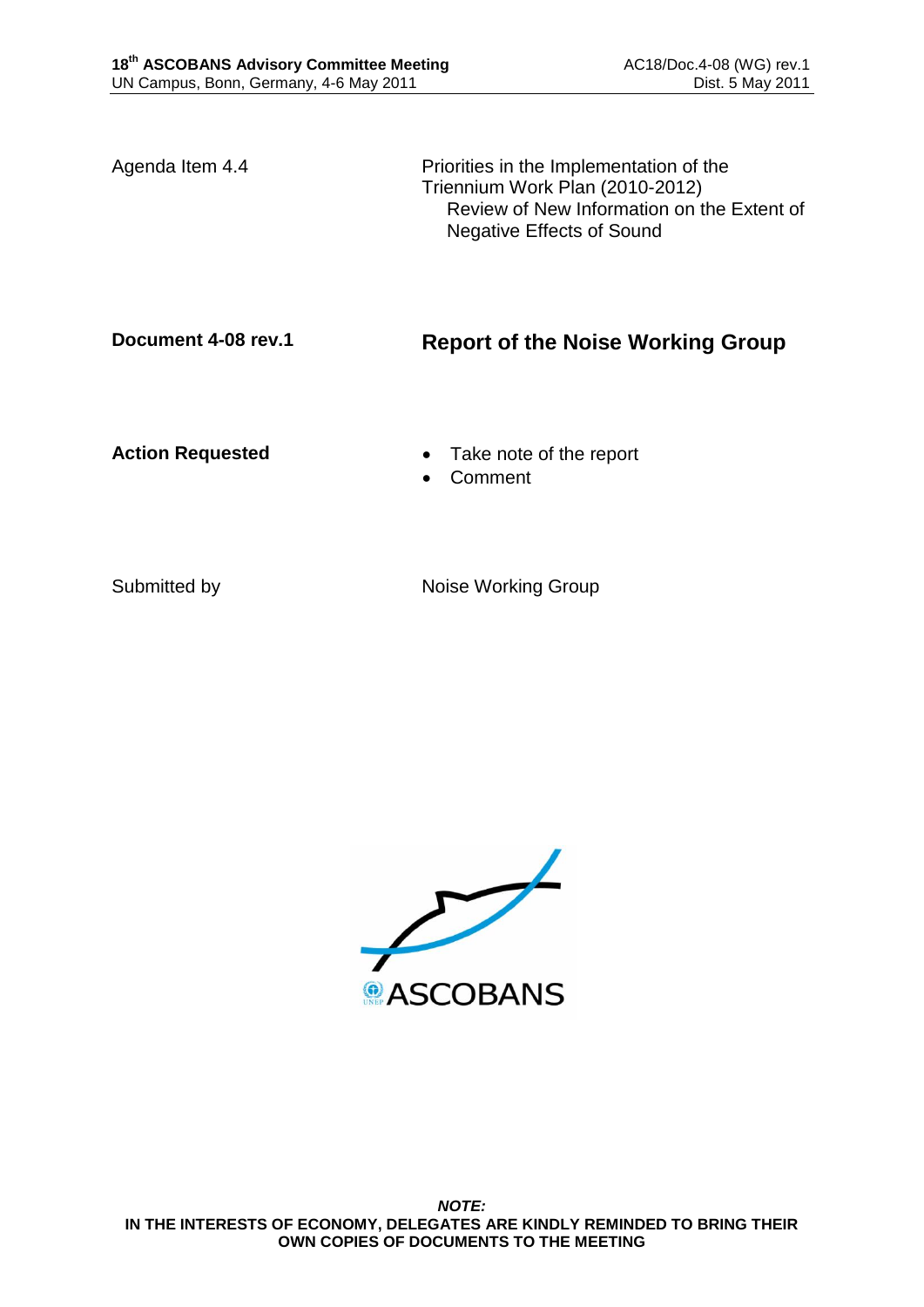<span id="page-1-1"></span><span id="page-1-0"></span>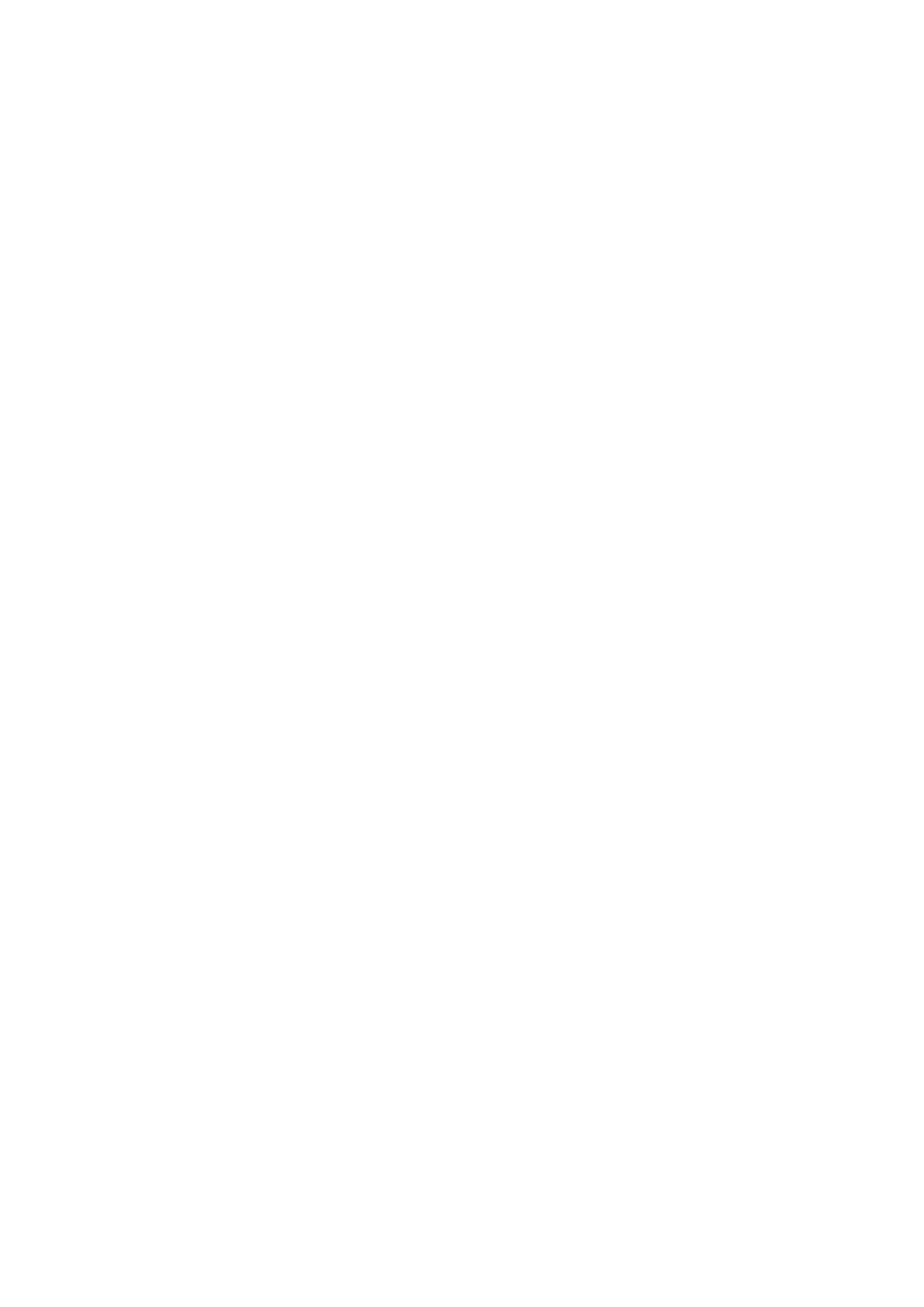# **Report of the open-ended Inter-sessional Working Group**

## **on Noise**

<span id="page-2-0"></span>

| I Relevant activities and developments including in other international bodies (e.g. ACCOBAMS,<br>HELCOM and OSPAR) and under the EU Marine Strategy Framework Directive;  2                                                                                                                           |  |
|--------------------------------------------------------------------------------------------------------------------------------------------------------------------------------------------------------------------------------------------------------------------------------------------------------|--|
|                                                                                                                                                                                                                                                                                                        |  |
|                                                                                                                                                                                                                                                                                                        |  |
|                                                                                                                                                                                                                                                                                                        |  |
|                                                                                                                                                                                                                                                                                                        |  |
|                                                                                                                                                                                                                                                                                                        |  |
|                                                                                                                                                                                                                                                                                                        |  |
|                                                                                                                                                                                                                                                                                                        |  |
|                                                                                                                                                                                                                                                                                                        |  |
|                                                                                                                                                                                                                                                                                                        |  |
|                                                                                                                                                                                                                                                                                                        |  |
| III The potential for joint initiatives on noise and disturbance with ACCOBAMS and/or OSPAR:  21                                                                                                                                                                                                       |  |
|                                                                                                                                                                                                                                                                                                        |  |
|                                                                                                                                                                                                                                                                                                        |  |
|                                                                                                                                                                                                                                                                                                        |  |
| Examine ways in which ASCOBANS can assist Parties in meeting the requirements of the<br>relevant European Directives (i.e. the Marine Strategy Framework Directive and the Habitats<br>Directive) and other bodies that countries have elected to adhere to which are concerned with                   |  |
| Provide Parties with information about mitigating technologies and management measures, and                                                                                                                                                                                                            |  |
| V The assessment of the implementation by Parties of the different aspects of the Resolution No. 2<br>on adverse effects of underwater noise on marine mammals during offshore construction activities<br>for renewable energy production, as adopted at the 6th Meeting of the Parties of ASCOBANS 24 |  |
|                                                                                                                                                                                                                                                                                                        |  |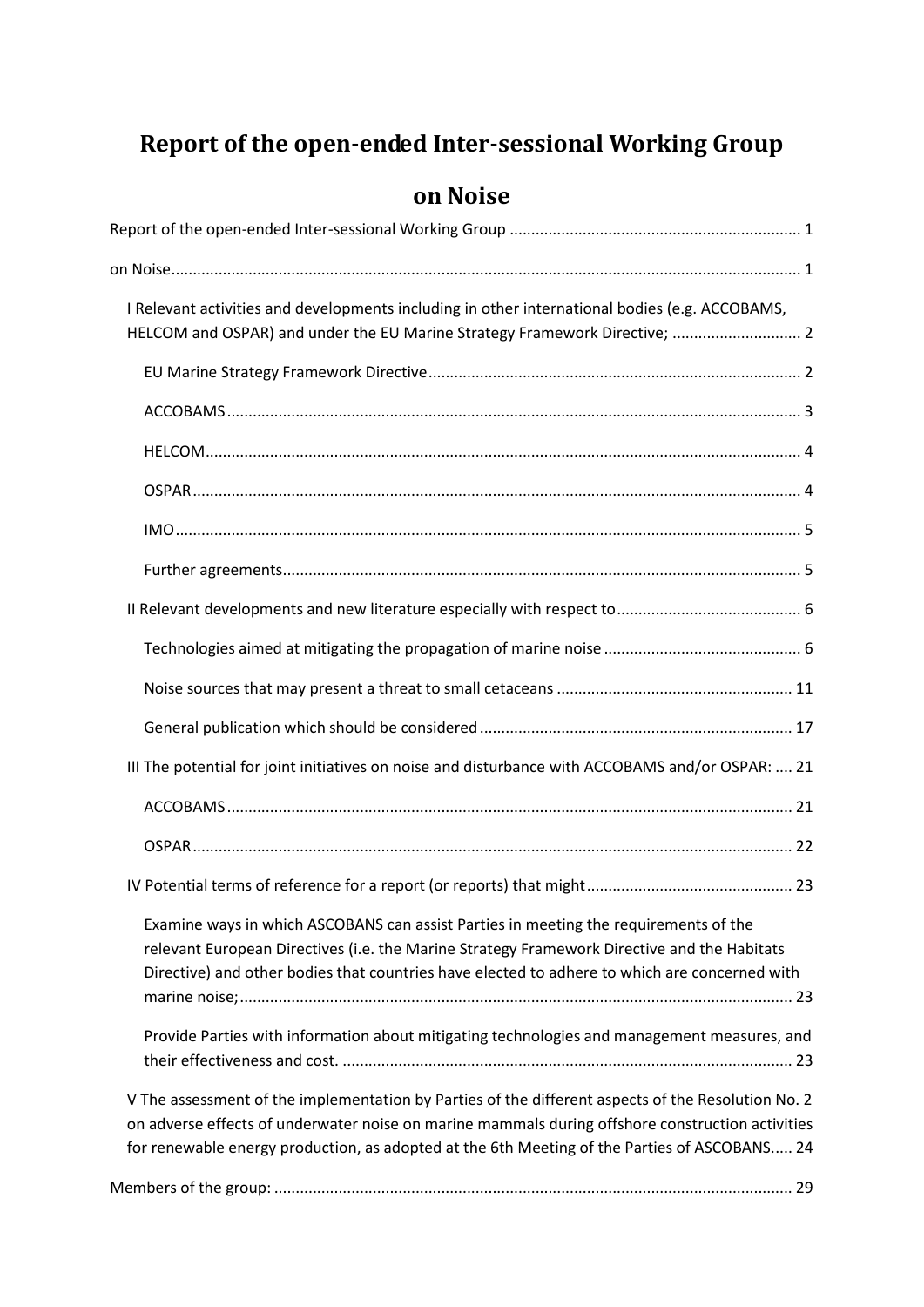## *I Relevant activities and developments including in other international bodies (e.g. ACCOBAMS, HELCOM and OSPAR) and under the EU Marine Strategy Framework Directive;*

### **EU Marine Strategy Framework Directive**

<span id="page-3-0"></span>In the light of the new EU Marine Strategy Framework Directive (2008/56/EC - descriptor 11: "Introduction of energy, including underwater noise, is at levels that do not adversely affect the marine environment.") the impact of noise needs to be carefully and fully evaluated with the aim to achieve or maintain a good environmental status in the marine environment by 2020. The member states are obliged to conduct assessments to define status and describe a good environmental status by 15 July 2012, by:

- conducting an initial assessment
- making a determination of good environmental status
- establishment of environmental targets

There is a COMMISSION DECISION (1 September 2010) on criteria and methodological standards on good environmental status of marine waters (notified under document C(2010) 5956) which point out: *The criteria for the achievement of good environmental status are the starting point for the development of coherent approaches in the preparatory stages of marine strategies, including the determination of characteristics of good environmental status and the establishment of a comprehensive set of environmental targets, to be developed in a coherent and coordinated manner in the framework of the requirement of regional cooperation.*

The criteria and indicators are developed by a task group. The first approach<sup>1</sup> of that task group was discussed controversially and therefore the working group (EC Technical Subgroup Noise) was reestablished and met the first time on 16 and 17 February 2011 at TNO in Delft (The Netherlands). Attendance of this meeting was high, with over 20 participants. The representative of the EC (Leo de Vrees) explained the process that has led to establishment of the TSG noise (and litter). The MSFD requires MS to work towards Good Environmental Status (GES) in 2020, this is only possible by managing human activities. However, the pressures and impacts on the ecosystem have to be known.

<span id="page-3-1"></span>The TSG noise is foreseen to run until the end of 2011, but it may very well continue in 2012 or even further (keeping in mind that in 2014 MS have to establish a monitoring program and in 2015 proposals for measures). It was stressed that defining Good Environmental Status is the responsibility of Member States and not of the TSG noise. The TSG noise will meet the next time in October 2011.

Considering the clear point of view that member states have to define what is good or not (in the light of the good environmental status) there is a great opportunity for ASCOBANS and ACCOBAMS to play a key role.

1 1

[http://www.mma.es/secciones/acm/aguas\\_marinas\\_litoral/prot\\_medio\\_marino/ue\\_proteccion/pdf/dm\\_em\\_t](http://www.mma.es/secciones/acm/aguas_marinas_litoral/prot_medio_marino/ue_proteccion/pdf/dm_em_tg11_noise.pdf) [g11\\_noise.pdf](http://www.mma.es/secciones/acm/aguas_marinas_litoral/prot_medio_marino/ue_proteccion/pdf/dm_em_tg11_noise.pdf)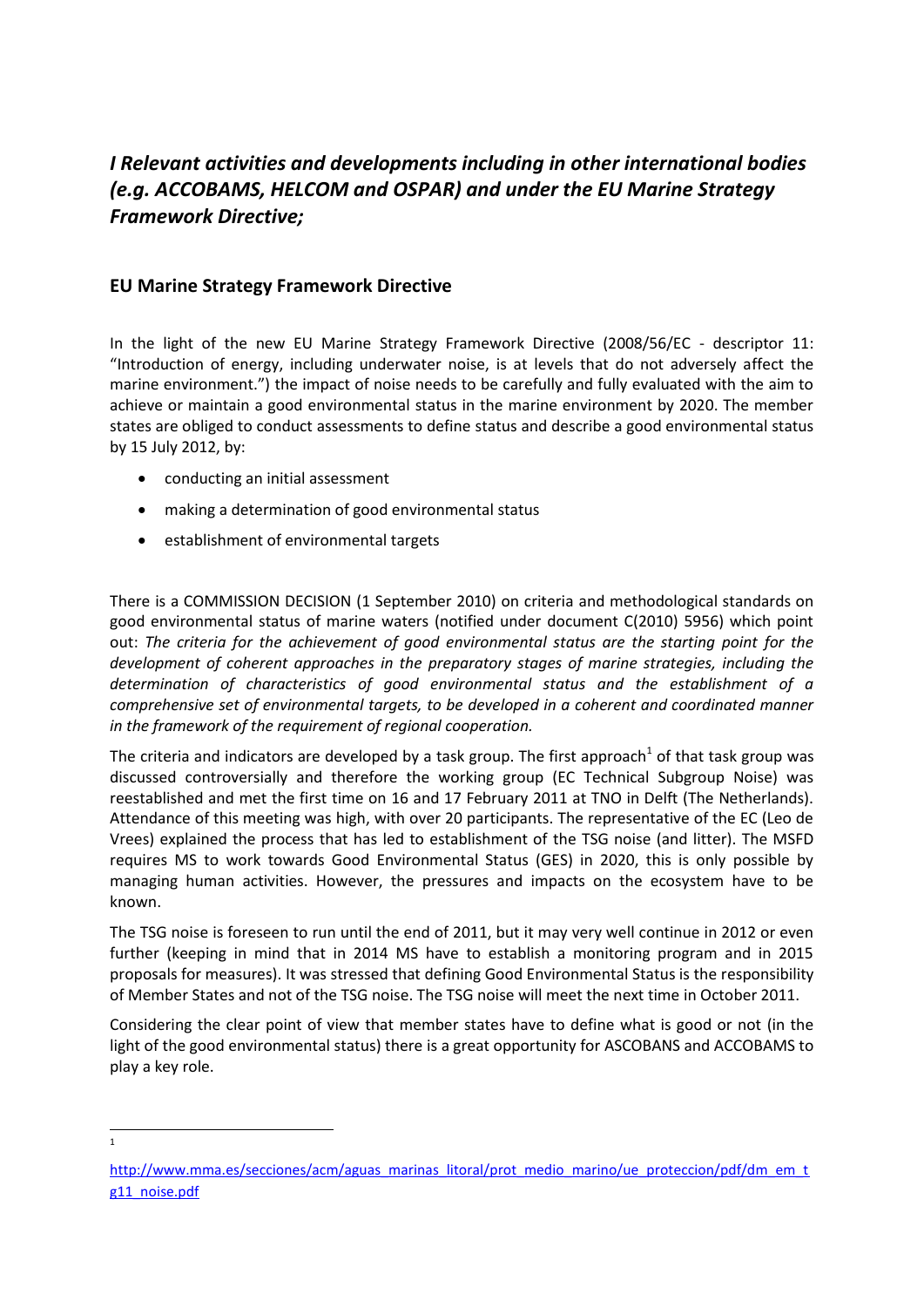

<span id="page-4-0"></span>**Implementing the Marine Strategy Framework Directive<sup>2</sup>**

### **ACCOBAMS**

**.** 

Karsten Brensing attended at the SC7 of ACCOBAMS (Monaco, 29-31 March 2011).

Yanis Souami the chair of the ACCOBAMS noise working group introduced the document SC7 Doc18<sup>3</sup> concerning the Terms of Reference (which are quite similar to the Terms of Reference of the ASCOBANS noise working group) and composition of the working group on noise. He reminded the participants that during the last Meeting of the Parties, the Resolution 4.17 was adopted with the task for the working group to go ahead with this issue. Due to their complexity, in terms of important financial, technologic and human supports, guidelines seem unworkable for the Parties. The role of the working group is to simplify and clarify guidelines to facilitate their implementation by the Parties and shipping operators. The next step of the working group would be to define concrete action to be lead in the next few months. This will be done in close cooperation with the ASCOBANS noise working group (please see potential joint initiatives).

<span id="page-4-1"></span>A major issue in the noise related discussion was an atypical mass stranding of Cuvier's beaked whales occurred last February along the eastern coast in Sicily, in concomitance with a major NATO

 $^2$  FRITZ HOLZWARTH1, WERA LEUJAK<sup>2</sup>, JENS ARLE<sup>2</sup> & ULRICH CLAUSSEN2 (2009) Implementing the Marine Strategy Framework Directive (MSFD) in Germany - Moving towards an assessment framework for "good environmental status" in Progress in Marine Conservation in Europe 2009 BfN-Skripten 287 (2011) - 1Federal Ministry for the Environment, Nature Conservation and Nuclear Safety (BMU), 2Federal Environment Agency, Germany

<sup>&</sup>lt;sup>3</sup>[http://www.accobams.org/index.php?option=com\\_content&view=article&id=1111%3Asc7-meeting](http://www.accobams.org/index.php?option=com_content&view=article&id=1111%3Asc7-meeting-documents&catid=34&Itemid=79)[documents&catid=34&Itemid=79](http://www.accobams.org/index.php?option=com_content&view=article&id=1111%3Asc7-meeting-documents&catid=34&Itemid=79) (please approach the ACCOBAMS Secretariat for the password)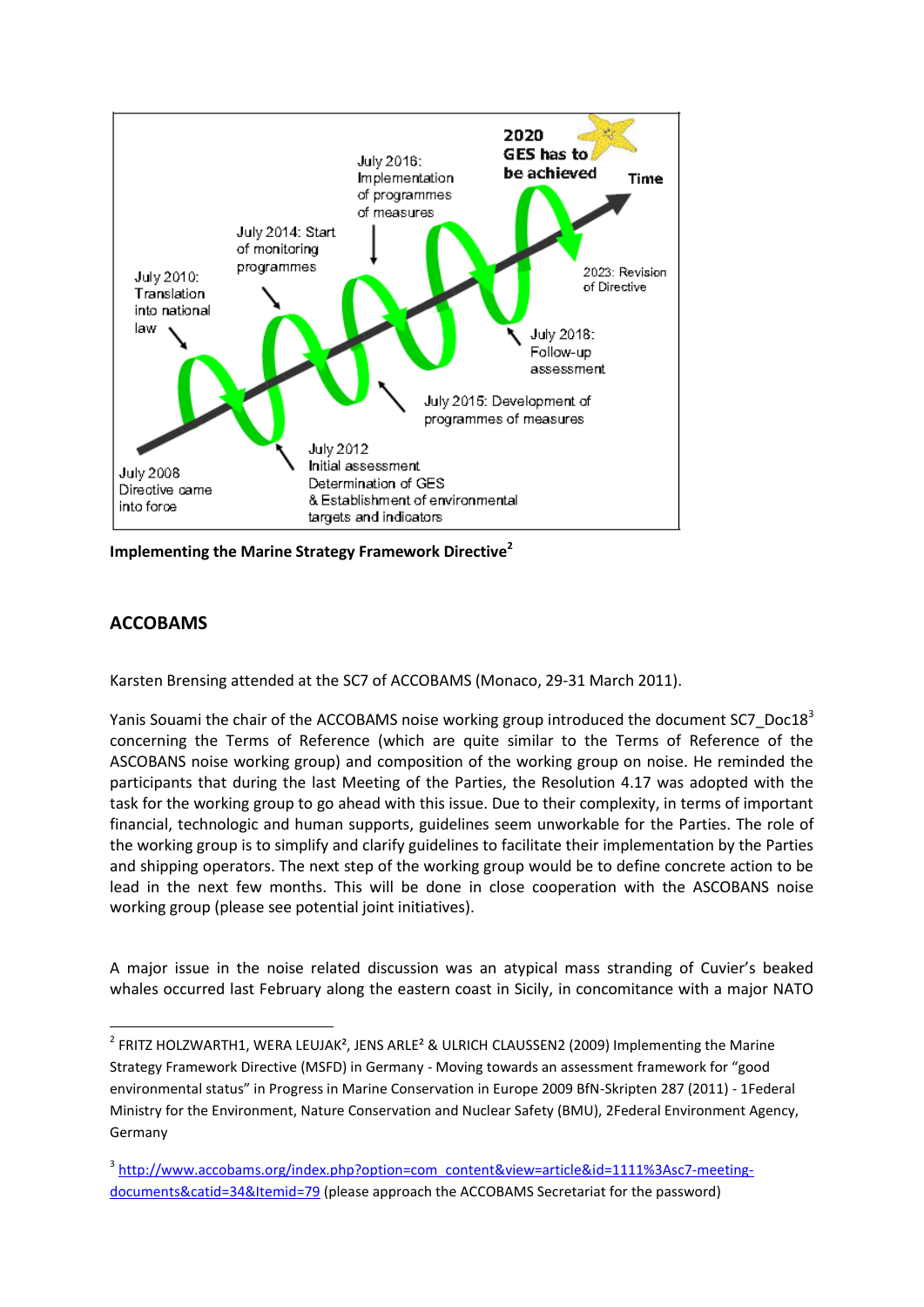<span id="page-5-0"></span>naval exercise in the area. Giuseppe Notarbartolo di Sciara presented SC7\_Doc28 provided by Gianni Pavan and others. Be remarked that although it was impossible to establish a certain causal link between military activities and the strandings, such link was extremely likely, and in any case it was a fact that the exercises had happened in an area which was known to contain Ziphius habitat. Ana Cañadas presented SC7\_Doc15. The modelling initiative is a collaborative effort with all those holding suitable effort and sightings data of Cuvier's beaked whales in the area. Giuseppe Notarbartolo di Sciara remarked that the result of five years of work based on a large base of data should be considered sufficiently robust to provide recommendations that can be used for management and mitigation purposes. He further suggested that a Working Group be created to formulate the consequences of Ana Cañadas' report.

### <span id="page-5-1"></span>**HELCOM**

Currently there is no sufficient data available to allow for an evaluation of the noise pollution of the Baltic Sea as required by the MSFD. This concerns the entire Baltic area and was as such mentioned and agreed at the HELCOM ministry meeting in May 2010:

- *"To develop common methodologies and appropriate indicators";*
- *"to facilitate national and international coordinated monitoring of noise and identification of sources of noise";*
- *"to further investigate the potential harmful impacts to wildlife from noise."*

In addition the CORESET project of HELCOM and herewithin the Sub-Working-Group developing indicators for marine mammals suggested one indicator on the "Impacts of anthropogenic underwater Noise on Marine Mammals." As an outcome of the CORESET BD meeting in Gothenburg in February it was decided to wait for the outcome of the work of the EC-TSG on noise before developing this aspect any further.

Furthermore a "Baltic Sea Information on Acoustic Status project" (BIAS) is proposed by the Swedish Defence Research Agency (FOI) and AquaBiotaWaterResearch. The deployment of about 30-40 autonomous sensors in the Baltic Sea that measure sound in regular intervals during a full year is proposed in order to model the soundscape of difference baltic regions providing "cause-and-effect" interpretation of different anthropogenic activities in order to meet the requirements of the MSFD.

### **OSPAR**

As for HELCOM the overall lack of reliable data on the anthropogenic inputs of underwater noise also concerns for the OSPAR-area including the wider North Sea and is mentioned in the OSPAR "Quality Status Report 2010":

*"Because there are relatively intense concentrations of human activities in some part of the OSPAR area, especially in region II (Greater North Sea) and III and the propobility that these will increase, it is important that the effects of increased levels of underwater sound are fully considered…There is an urgent need to standardise methods for assessing the impacts of sound on marine species and to adress the cumulative effects of different sources."*

The 2009 JAMP Assessment on the environmental impact of underwater noise recommended amongst others that OSPAR Contracting Parties in a next step should develop guidance on measures to mitigate noise emissions and the environmental impacts of underwater noise on the marine environment (OSPAR 2009a). In the QSR 2010 all OSPAR Contracting Parties are invited to develop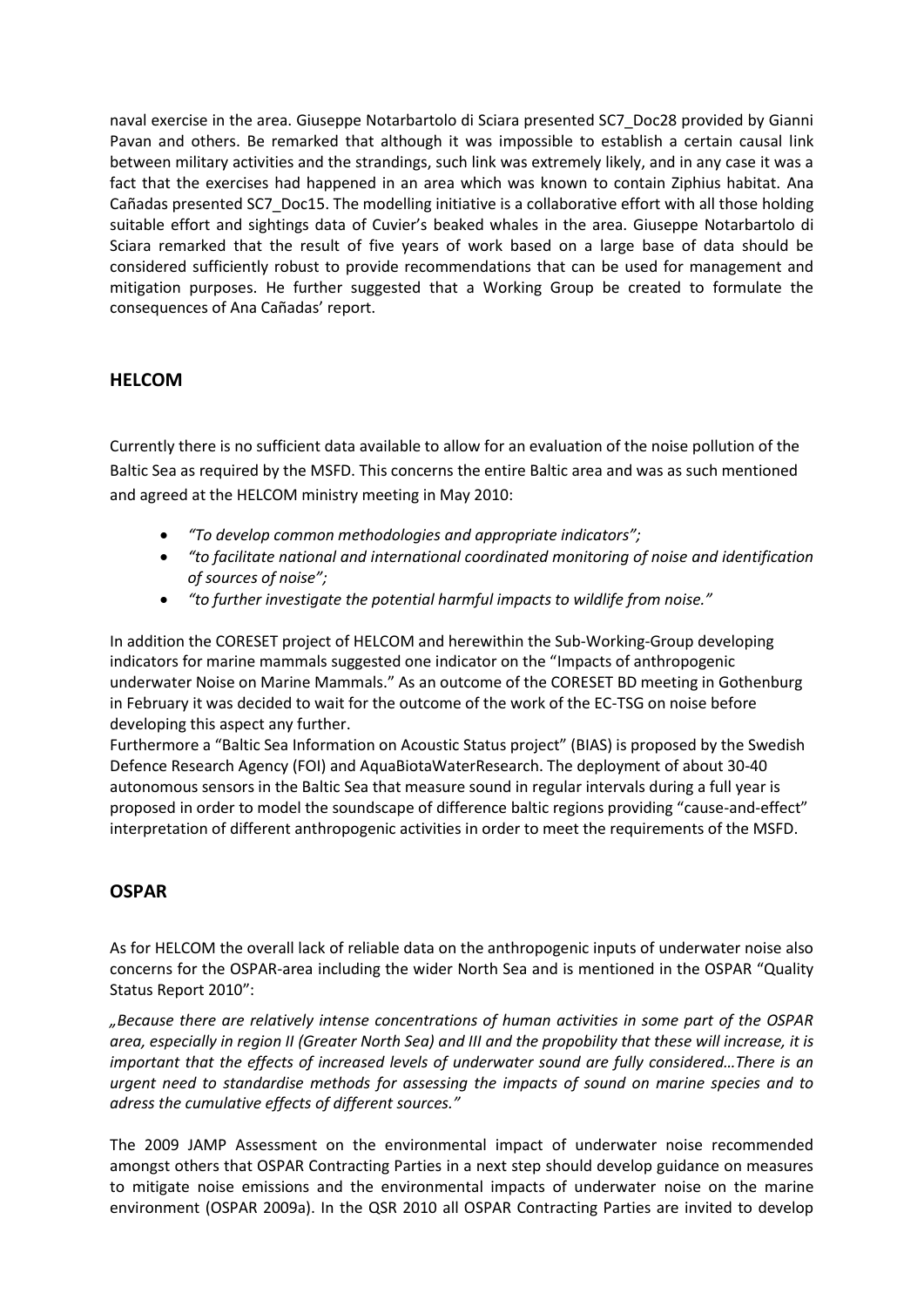guidance on best environmental practices (BEP) and best available techniques (BAT) for mitigating noise emmissions and their environmental impacts (OSPAR 2010).

Therefore an OSPAR "Guidance on Measures to Mitigate the Emission and Environmental Impact of Underwater Noise" is now being developed (until EIHA 2012) which aims at describing appropriate methods (Best Available Techniques and Best Environmental Practise) that should be applied with the view of mitigating impacts of different underwater noise emitting human activities.

To provide advice on "Good Environmental Status" which shall be reached by 2020 for the European Marine Waters an advice document and background report for descriptors 10 was currently provided by the OSPAR secretariat, which is now circulated between Contracting Parties for comments.

### **IMO**

In October 2008, the Marine Environment Protection Committee (MEPC) of IMO included noise from commercial shipping and its adverse impact on marine life in its work program. A correspondence group has since been working to identify and address ways to minimize the introduction of incidental noise into the marine environment from commercial shipping to reduce the potential adverse impact on marine life and, in particular, develop voluntary technical guidelines for ship-quieting technologies as well as potential navigation and operational practices[1]. A widely endorsed target, including by the Scientific Committee of the IWC, is to reduce the contribution of shipping to ambient noise levels in the 10-300Hz range by 3dB in 10 years and by 10dB in 30 years relative to current levels[2]. Reducing noise output from a vessel can be most effectively achieved at design stage but in some cases there may be noise reduction measures that can be implemented on existing vessels. The overall contribution to ambient noise from shipping is likely to be dominated by the noisiest 10% of vessels[3] which are also the vessels for which noise reduction measures will be the most effective[4] and may be achievable at the same time as improvements in vessel efficiency[5]. In July 2009, the IMO urged governments to review to review of their merchant fleets in order to identify vessels that would benefit most from efficiency improving technologies that are also likely to reduce underwater noise output. The MEPC correspondence group is due to finish its work in 2011 but the issue may also be taken up by the IMO's Design and Equipment committee. The International Standards Organisation (ISO) has also been developing standards for the measurement of underwater noise from ships.

Following on from the IMO recommendation, MCR Ltd with support from the International Fund for Animal Welfare is planning to make recordings of the acoustic profile of ships. This work will be conducted in summer 2011 and aims to contribute to efforts to introduce ISO standards for ship noise measurement in addition to providing data on individual vessels.

### **Further agreements**

Furthermore there were a couple of developments at the COP10 of the CBD. Resolution X/13 identifies ocean noise as a "new and emerging issue" and Decision X/29 on Marine and Coastal Biodiversity in paragraph 12 acknowledges that "regional progress has been made in analysing the impacts of underwater noise on marine and coastal biodiversity".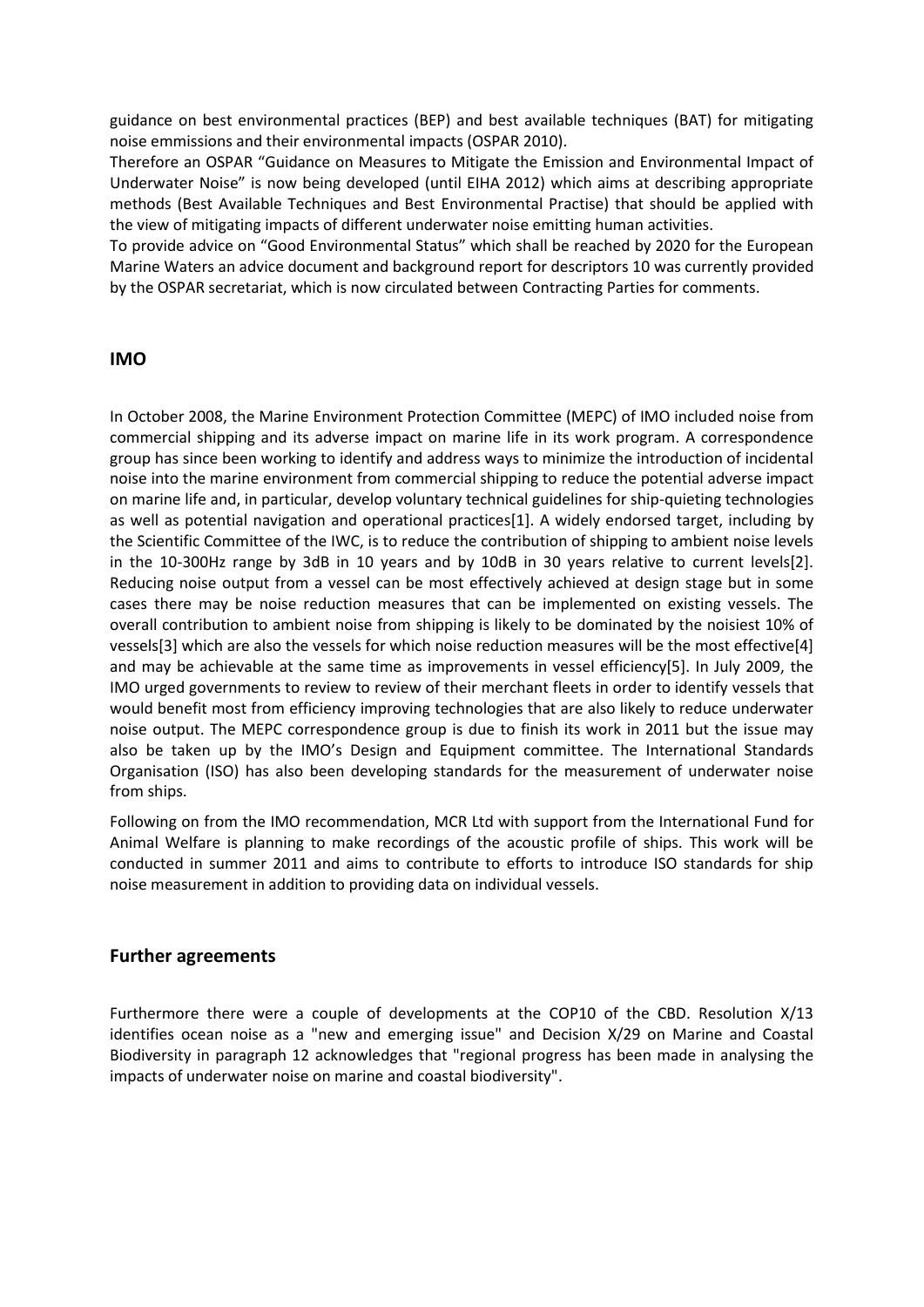### *II Relevant developments and new literature especially with respect to*

#### 6 Veröffentlichungen

### **Technologies aimed at mitigating the propagation of marine noise**

### **2011**

A. Azzellinoa, , , C. Lanfredia, A. D'Amicob, G. Pavanc, M. Podestàd and J. Haune (2010) Risk mapping for sensitive species to underwater **anthropogenic sound emissions: Model development and validation in two Mediterranean areas** 

#### **[www.sciencedirect.com](http://www.sciencedirect.com/)**

Recent observations of cetacean mass strandings, coincident with anthropogenic sounds emissions, have raised concerns on the potential environmental impact of underwater noise. Cuvier's beaked whale (Ziphius cavirostris) was reported in all the cited stranding events. Within the NATO Marine Mammal Risk Mitigation project (MMRM), multiple interdisciplinary sea trials have been conducted in the Mediterranean Sea with the objective of developing tools and procedures to mitigate the impact of underwater sound emissions. During these cruises, visual observations, passive acoustic detections and environmental data were collected. The aim of this study was to evaluate "a priori" predictions of Cuvier's beaked whale presence in the Alboran Sea, using models developed in the Ligurian Sea that employ bathymetric and chlorophyll features as predictors. The accuracy of these predictions was found adequate and elements are given to account for the uncertainties associated to the use of models developed in areas different from their calibration site.

**Caroline Hoeschle (1), Miriam J. Brandt (1), Ansgar Diederichs (1), Klaus Betke (2), Georg Nehls (1) (2011) TESTING THE EFFECTS OF AN ACOUSTIC HARASSMENT DEVICE ON THE BEHAVIOUR OF HARBOUR PORPOISES (***PHOCOENA PHOCOENA***). ABSTRACT BOOK 25th CONFERENCE OF THE EUROPEAN CETACEAN SOCIETY 21st – 23rd MARCH 2011, CÁDIZ/SPAIN**

#### [http://www.circe.biz/files/Abstract\\_book\\_ECS2011-11.pdf](http://www.circe.biz/files/Abstract_book_ECS2011-11.pdf)

Acoustic harassment devices (AHD) are regularly used to deter seals from fish farms. While seals can quickly habituate to such devices, previous studies found that the deterring effect on harbour porpoises may reach much further. This is an unwanted side effect in fisheries, but on the other hand AHDs may be an effective way to deter porpoises before the start of potentially harmful noise emissions from offshore pile driving. However, the spatial scale of deterrence effects of AHDs on porpoises is not sufficiently documented to ensure the prevention of hearing impairment. Using a combination of visual observations and passive acoustic monitoring (C-PODs) we investigated the spatial effects of a Lofitech seal scarer on harbour porpoises. Sighting rates of porpoises significantly declined within the whole 1 km observation radius, and recordings of porpoise echolocation signals by C-PODs were significantly reduced out to a distance of 7 km, with the strongest effect at the nearest PODs and a weak one at further distances. Minimum observed approach distance during 28 hours of AHD activity was 700 m. A response study revealed clear avoidance reactions by porpoises out to the maximum studied distance of 2.6 km. Results show that there is indeed a far reaching effect on porpoise behaviour. This raises concern about unwanted large scale habitat exclusion of porpoises in fisheries, where AHDs are used over long periods of time. On the other hand, the use of AHDs seems to be effective in reducing the number of harbour porpoises exposed to pile driving noise. However, our results also reveal that it is not sufficient to exclude all porpoises from potentially harmful sound.

**Ansgar Diederichs (1), Miriam J. Brandt (1), Georg Nehls (1) (2011) DURATION OF RAMMING PROCEDURE HAS A CLEAR EFFECT ON DISPLACEMENT OF HARBOUR PORPOISES. ABSTRACT BOOK 25th CONFERENCE OF THE EUROPEAN CETACEAN SOCIETY 21st – 23rd MARCH 2011, CÁDIZ/SPAIN**

#### [http://www.circe.biz/files/Abstract\\_book\\_ECS2011-11.pdf](http://www.circe.biz/files/Abstract_book_ECS2011-11.pdf)

In 2009 the first German offshore wind farm "alpha ventus" was built approximately 45km north of the island of Borkum in 30m water depth. The wind farm consists of 12 turbines of which 6 were built on tripod foundations and 6 on jacket foundations, which all had to be rammed into the sea floor. Noise emissions from offshore pile driving may injure marine mammals in the vicinity and cause large-scale disturbance and habitat displacement. We studied the effect of these pile driving activities on harbour porpoises using acoustic dataloggers (T-PODs) that record harbour porpoise echolocation signals and were deployed at different distances to the construction site. We found a clear impact of pile driving on harbour porpoise click recordings. Analysis of relative porpoise activity measured as porpoise positive minutes per hour and waitingtime between consecutive porpoise recordings further revealed a clear difference between the two types of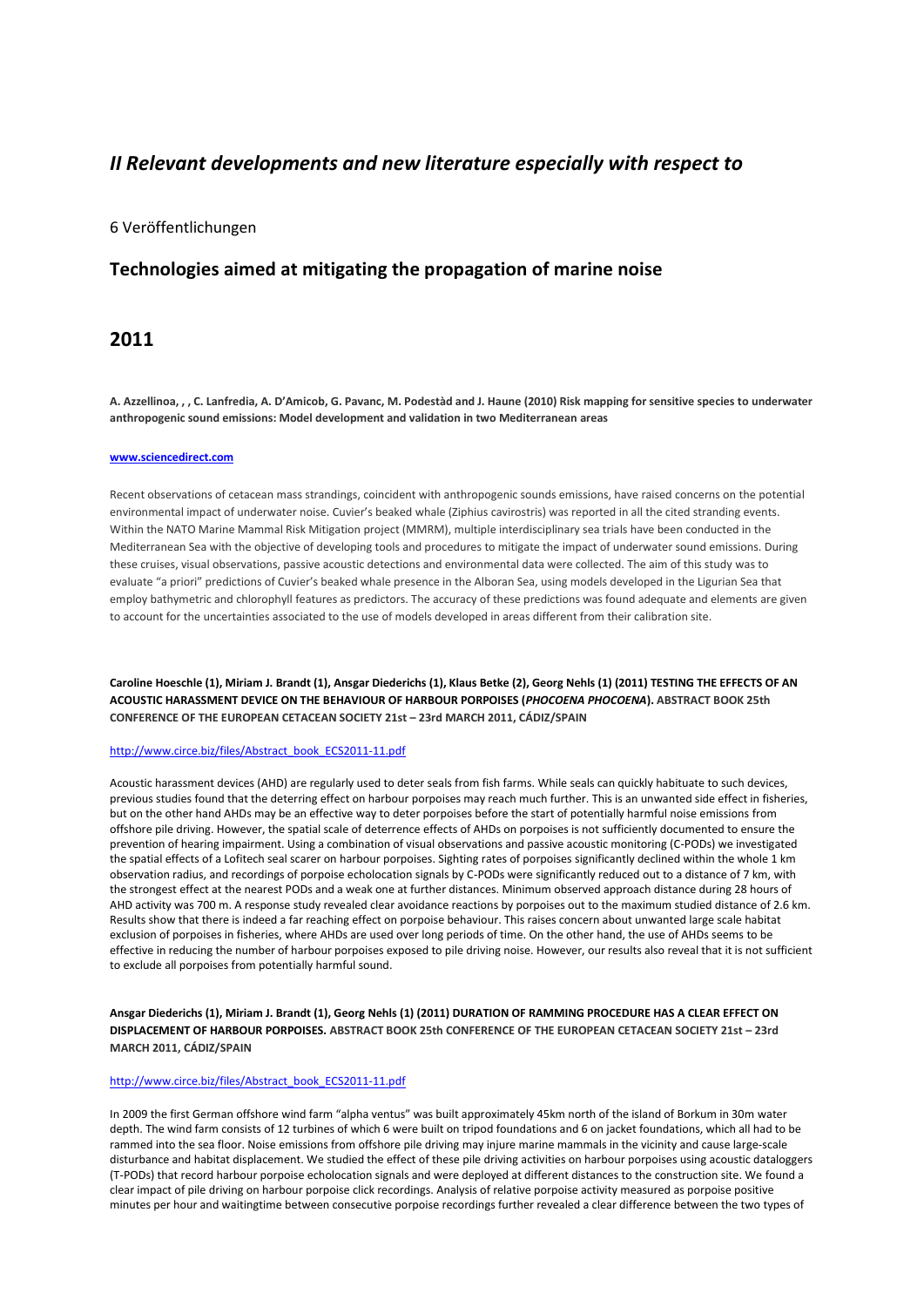foundations. After the few on average more than five hour lasting piling periods for the tripod foundations animals stayed away from the impact area for a longer time period than after the only one hour lasting piling periods of the jacket foundations. Further the displacement of porpoises during the long lasting ramming periods reached up to greater distances. Consequences of this finding on further development of offshore wind farm constructions in the German Bight will be discussed.

### **2010**

**Report of the Working Group on Marine Mammal Ecology (WGMME) ToR 4: Review the effects of wind farm construction and operation on marine mammals and provide advice on monitoring and mitigation schemes**

#### **[http://www.ices.dk/reports/ACOM/2010/WGMME/wgmme\\_final\\_2010.pdf](http://www.ices.dk/reports/ACOM/2010/WGMME/wgmme_final_2010.pdf)**

Significant gaps exist in our knowledge of the possible impacts on the environment from the construction and operation of offshore windfarms. Given the number of windfarms being constructed or planned for realization in the near future, many research projects are currently assessing possible and actual effects of windfarm construction and operation on the different components of ecosystems, such as marine mammals. Also in the near future, developments in tidal turbines and wave generators are likely to increase and although some issues relating to marine mammals may be different from those of offshore windfarms, the general issues of concern remain the same.

**Sarah Dolman and Mark Simmonds (2010) Towards best environmental practice for cetacean conservation in developing Scotland's marine renewable energy. Marine Policy, Volume 34, Issue 5, September 2010, Pages 1021-1027** 

#### **[www.sciencedirect.com](http://www.sciencedirect.com/)**

Marine renewable energy is seen as an important component of the UK's future energy strategy and contribution to reducing the greenhouse gas emissions responsible for climate change. The UK aims to generate a total of 33 GW (gigawatts) of offshore wind energy. Its implementation strategy includes the development of ten offshore wind farms within Scottish territorial waters. In addition, between 1000 MW (megawatts) and 2600 MW of marine renewable energy generating capacity could be achieved in Scotland using wave and tidal power devices. However, there are negative environmental impacts associated with marine renewable energy. Intense noise is produced during pile driving, drilling and dredging operations with potential consequences for cetaceans. There are also increases in vessel activities during exploration, maintenance and construction with association risks of disturbance and collisions. Some underwater devices will be large and may be positioned in arrays across the habitats that cetaceans frequent. The consequences of encounters between cetaceans and such devices are as yet unknown. It is recommended that the Scottish Government complete full and transparent Marine Spatial Planning, including consideration of cumulative impacts, before moving to license appropriate sites.

**Andrew J. Wright, Terrence Deak and E.C.M. Parsons (2010) Size matters: Management of stress responses and chronic stress in beaked whales and other marine mammals may require larger exclusion zones Original Research Article. Marine Pollution Bulletin, In Press, Corrected Proof, Available online 4 January 2010,** 

#### **[www.sciencedirect.com](http://www.sciencedirect.com/)**

Marine mammal management traditionally focuses on lethal takes, but non-lethal (or not immediately lethal) impacts of human disturbance, such as prolonged or repeated activation of the stress response, can also have serious conservation implications. The physiological stress response is a life-saving combination of systems and events that maximises the ability of an animal to kill or avoid being killed. However, "chronic stress" is linked to numerous conditions in humans, including coronary disease and infertility. Through examples, including beaked whales and sonar exposure, we discuss increasing human disturbance, mal-adaptive stress responses and chronic stress. Deep-diving and coastal species, and those targeted by whalewatching, may be particularly vulnerable. The various conditions linked with chronic stress in humans would have troubling implications for conservation efforts in endangered species, demands management attention, and may partly explain why some species have not recovered after protective measures (e.g., smaller protected areas) have been put into place.

**Nedwell J R , Brooker A G, Bryant S A H and Barham R J (2010) Measurements of Underwater Noise Generated by Acoustic Mitigation Devices. Subacoustech Environmental Report No. E238R0122 to COWRIE. ISBN: 978-0-9565843-2-8**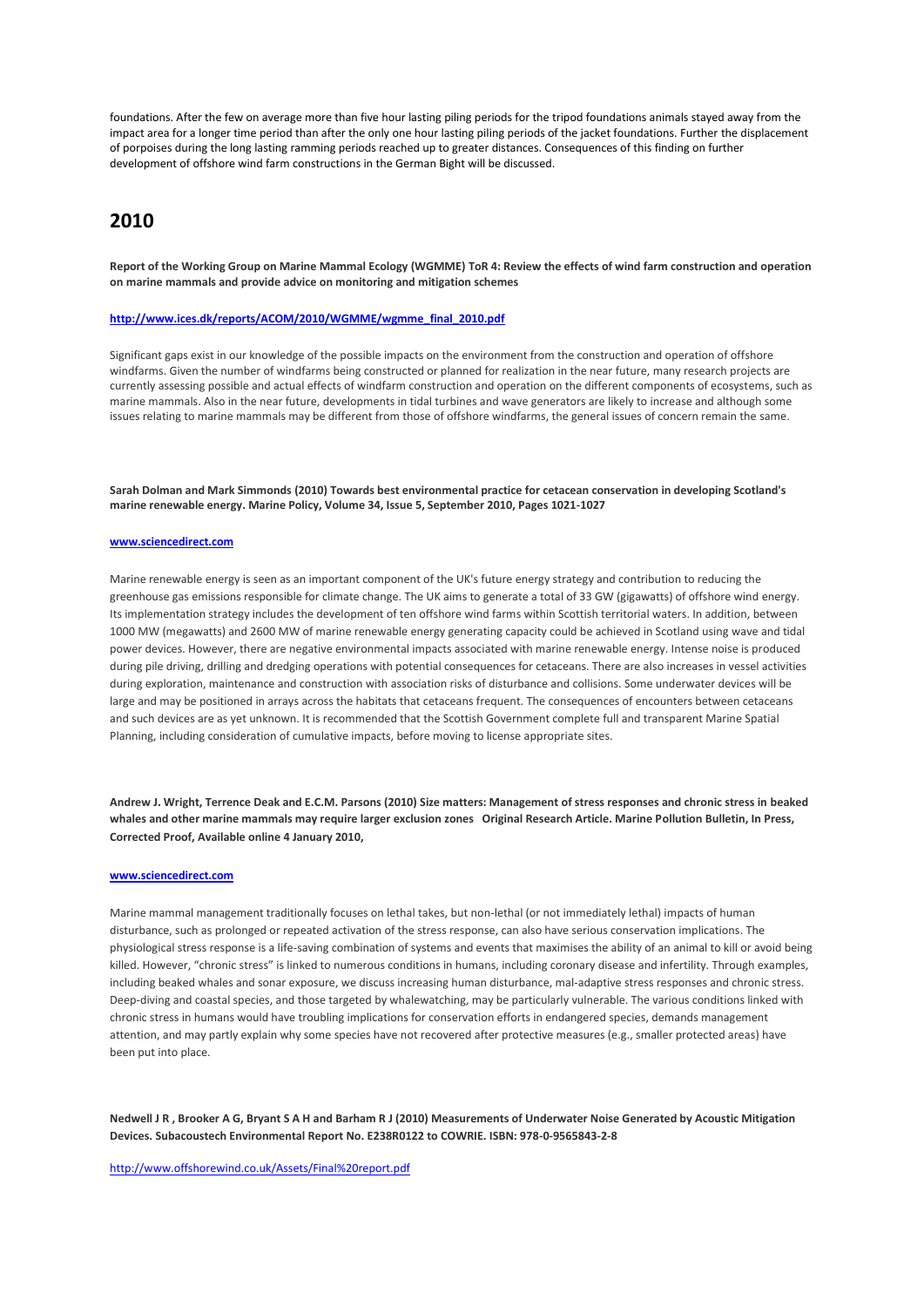This report has been prepared by Subacoustech Environmental Ltd for Collaborative Offshore Research into the Environment (COWRIE) to investigate the acoustic output of a number of Acoustic Mitigation Devices (AMDs). These devices were initially developed for the fisheries industry to prevent predation of farmed fish by marine mammals. Subsequently, however, their use has been expanded into the marine construction sector in order to reduce the potential for injury to marine mammals as a result of exposure to high levels of underwater noise from construction activities such as impact piling or blasting. This study presents the results of a series of measurements of underwater noise during typical operation of several AMDs in carefully controlled experimental conditions. ……

#### **Mark Peter Simmonds A B, Vicki C. Brown A (2010) Is there a conflict between cetacean conservation and marine renewable-energy developments? Wildlife Research 37(8) 688–694 doi:10.1071/WR10020**

#### <http://www.publish.csiro.au/paper/WR10020>

There is currently an unprecedented expansion of marine renewable-energy developments, particularly in UK waters. Marine renewableenergy plants are also being developed in many other countries across Europe and in the wider world, including in the USA, Canada, New Zealand and Australia. Large-scale developments, in UK waters, covering thousands of square kilometres are now planned; however, data on the likely impact of this expansion on the 28 cetacean species found in UK waters are lacking, or at best limited. However, the available information, including inferences drawn from the impact of other human activities in the marine environment, indicates a significant risk of negative consequences, with the noise from pile driving highlighted as a major concern. The marine renewable-energy industry will also deploy some novel technologies, such as large submerged turbines, with unknown consequences for marine wildlife. Further research is urgently required, including distributional and behavioural studies, to establish baselines against which any changes may be measured. Precautionary actions, particularly with respect to pile driving, are advocated to minimise impacts on cetaceans.

**Sarah J. Dolmana, b, , , Peter G.H. Evansc, d, , Giuseppe Notarbartolo-di-Sciarae, f, and Heidrun Frischg, (2010) Active sonar, beaked whales and European regional policy. Marine Pollution Bulletin**

#### **[www.sciencedirect.com](http://www.sciencedirect.com/)**

Various reviews, resolutions and guidance from international and regional fora have been produced in recent years that acknowledge the significance of marine noise and its potential impacts on cetaceans. Within Europe, ACCOBAMS and ASCOBANS have shown increasing attention to the issue. The literature highlights concerns surrounding the negative impacts of active sonar on beaked whales in particular, where concerns primarily relate to the use of mid-frequency active sonar (1–10 kHz), as used particularly in military exercises. The authors review the efforts that European regional policies have undertaken to acknowledge and manage possible negative impacts of active sonar and how these might assist the transition from scientific research to policy implementation, including effective management and mitigation measures at a national level.

**E. Ashe, D. P. Noren, R. Williams (2010) Animal behaviour and marine protected areas: incorporating behavioural data into the selection of marine protected areas for an endangered killer whale population. Animal Conservation Volume 13, Issue 2, pages 196–203, April 2010**

#### <http://onlinelibrary.wiley.com/doi/10.1111/j.1469-1795.2009.00321.x/full>

Like many endangered wildlife populations, the viability and conservation status of 'southern resident' killer whales Orcinus orca in the north-east Pacific may be affected by prey limitation and repeated disturbance by human activities. Marine protected areas (MPAs) present an attractive option to mitigate impacts of anthropogenic activities, but they run the risk of tokenism if placed arbitrarily. Notwithstanding recreational and industrial marine traffic, the number of commercial vessels in the local whalewatching fleet is approaching the number of killer whales to be watched. Resident killer whales have been shown to be more vulnerable to vessel disturbance while feeding than during resting, travelling or socializing activities, therefore protected-areas management strategies that target feeding 'hotspots' should confer greater conservation benefit than those that protect habitat generically. Classification trees and spatially explicit generalized additive models were used to model killer whale habitat use and whale behaviour in inshore waters of Washington State (USA) and British Columbia (BC, Canada). Here we propose a candidate MPA that is small (i.e. a few square miles), but seemingly important. Killer whales were predicted to be 2.7 times as likely to be engaged in feeding activity in this site than they were in adjacent waters. A recurring challenge for cetacean MPAs is the need to identify areas that are large enough to be biologically meaningful while being small enough to allow effective management of human activities within those boundaries. Our approach prioritizes habitat that animals use primarily for the activity in which they are most responsive to anthropogenic disturbance.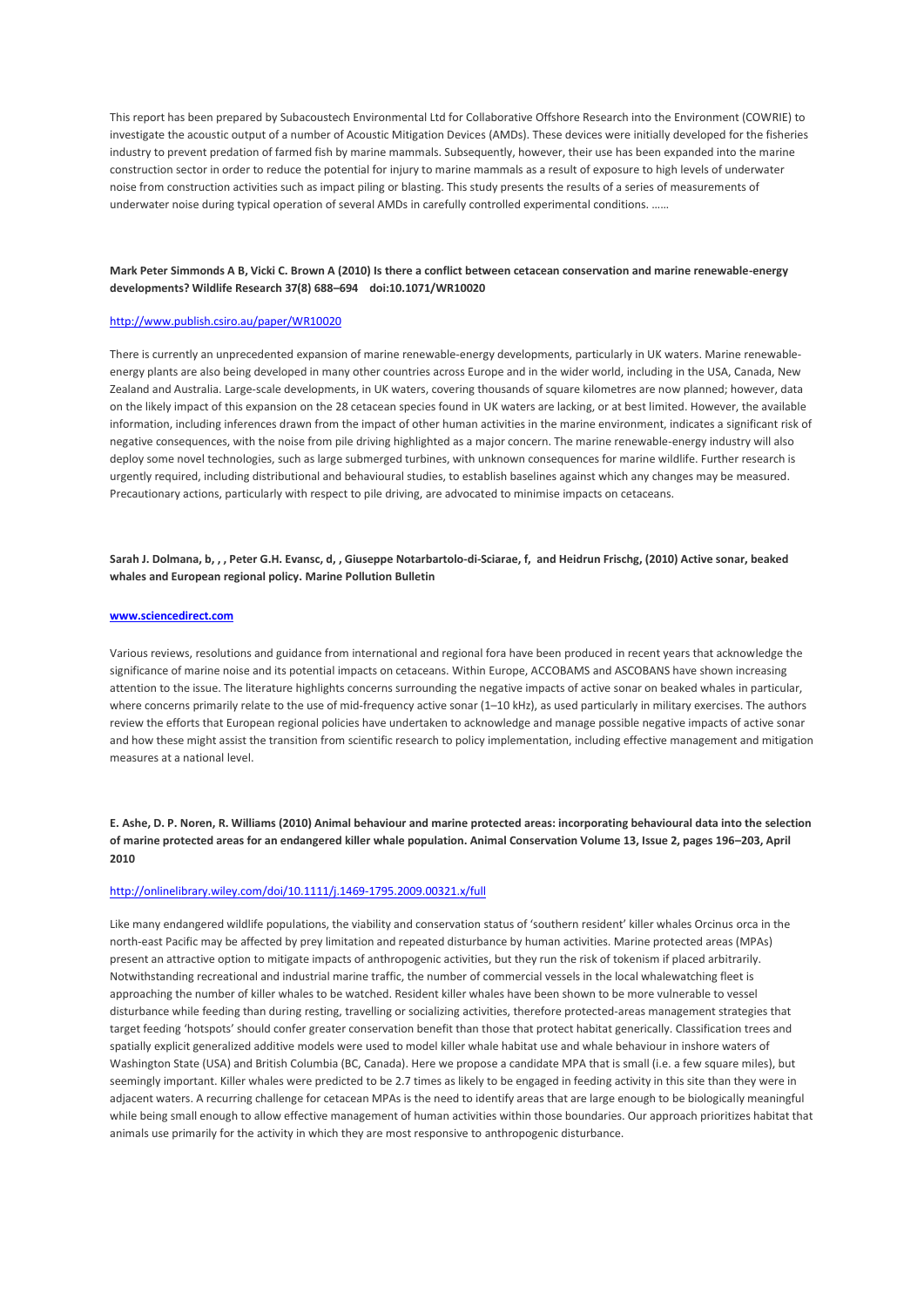<span id="page-10-0"></span>**Paul M. Thompsona , David Lusseaua, Tim Bartona, Dave Simmonsb, Jan Rusinb and Helen Baileya, (2010) Assessing the responses of coastal cetaceans to the construction of offshore wind turbines Marine Pollution Bulletin Volume 60, Issue 8, August 2010, Pages 1200- 1208**

#### **[www.sciencedirect.com](http://www.sciencedirect.com/)**

The expansion of offshore renewables has raised concerns over potential disturbance to coastal cetaceans. In this study, we used passive acoustic monitoring to assess whether cetaceans responded to pile-driving noise during the installation of two 5 MW offshore wind turbines off NE Scotland in 2006. Monitoring was carried out at both the turbine site and a control site in 2005, 2006 and 2007. Harbour porpoises occurred regularly around the turbine site in all years, but there was some evidence that porpoises did respond to disturbance from installation activities. We use these findings to highlight how uncertainty over cetacean distribution and the scale of disturbance effects constrains opportunities for B-A-C-I studies. We explore alternative approaches to assessing the impact of offshore wind farm upon cetaceans, and make recommendations for the research and monitoring that will be required to underpin future developments.

#### **E. A. Becker, K. A. Forney, M. C. Ferguson, D. G. Foley, R. C. Smith, J. Barlow, J. V. Redfern (2010) Comparing California Current cetacean– habitat models developed using in situ and remotely sensed sea surface temperature data. Mar Ecol Prog Ser Vol. 413: 163–183, 2010**

#### [http://137.110.142.7/uploadedFiles/Divisions/PRD/Programs/Coastal\\_Marine\\_Mammal/Beckeretal\\_MEPS\\_2010.pdf](http://137.110.142.7/uploadedFiles/Divisions/PRD/Programs/Coastal_Marine_Mammal/Beckeretal_MEPS_2010.pdf)

Generalized linear and generalized additive habitat models were used to predict cetacean densities for 10 species in an 818000 km2 area off California. The performance of models built with remotely sensed oceanic data was compared to that of models built with in situ measurements. Cetacean sighting data were collected by the Southwest Fisheries Science Center on 4 systematic line-transect surveys during the summer and fall of 1991, 1993, 1996, and 2001. Predictor variables included temporally dynamic, remotely sensed environmental variables (sea surface temperature and measures of its variance) and more static geographical variables (water depth, bathymetric slope, and a categorical variable representing oceanic zone). The explanatory and predictive power of different spatial and temporal resolutions of satellite data were examined and included in the models for each of the 10 species. Alternative models were built using in situ analogs for sea surface temperature and its variance. The remotely sensed and in situ models with the highest predictive ability were selected based on a pseudo-jackknife cross validation procedure. Environmental predictors included in the final models varied by species, but, for each species, overall explanatory power was similar between the remotely sensed and in situ models. Cetacean–habitat models developed using satellite data at 8 d temporal resolution and from 5 to 35 km spatial resolution were shown to have predictive ability that generally met or exceeded models developed with analogous in situ data. This suggests that the former could be an effective tool for resource managers to develop near real-time predictions of cetacean density.

**Wilson, Jennifer C.; Elliott, Mike; Cutts, Nick D.; Mander, Lucas; Mendão, Vera; Perez-Dominguez, Rafael; Phelps, Anna (2010) Coastal and Offshore Wind Energy Generation: Is It Environmentally Benign? Energies 2010, 3, 1383-1422; doi:10.3390/en3071383**

#### <http://dlc.dlib.indiana.edu/dlc/bitstream/handle/10535/6621/Coastal%20and%20Offshore%20Wind%20Energy.pdf?sequence=1>

"Offshore and coastal wind power is one of the fastest growing industries in many areas, especially those with shallow coastal regions due to the preferable generation conditions available in the regions. As with any expanding industry, there are concerns regarding the potential environmental effects which may be caused by the installation of the offshore wind turbines and their associated infrastructure, including substations and subsea cables. These include the potential impacts on the biological, physical and human environments. This review discusses in detail the potential impacts arising from offshore wind farm construction, and how these may be quantified and addressed through the use of conceptual models. It concludes that while not environmentally benign, the environmental impacts are minor and can be mitigated through good siting practices. In addition, it suggests that there are opportunities for environmental benefits through habitat creation and conservation protection areas."

#### **Lucke, K., Lepper, P., Blanchet, M.-A. and Siebert, U. The use of an air bubble curtain to reduce the received sound levels for harbor porpoises (Phocoena phocoena)J. Acoust. Soc. Am. (accepted)**

In December 2005 construction work was started to replace a harbor wall in Kerteminde harbor, Denmark. A total of 175 wooden piles were piled into the ground at the waters edge over a period of three months. During the same period three harbor porpoises were housed in a marine mammal facility on the opposite side of the harbor. All animals showed strong avoidance reactions after the start of the piling activities. As a measure to reduce the sound exposure for the animals an air bubble curtain was constructed and operated in a direct path between the piling site and the opening of the animals' semi-natural pool. The sound attenuation effect achieved with this system was determined by quantitative comparison of pile driving impulses simultaneously measured in front of and behind the active air bubble curtain. Mean levels of sound attenuation over a sequence of 95 consecutive pile strikes were 14 dB (sd. 3.4 dB) for peak to peak values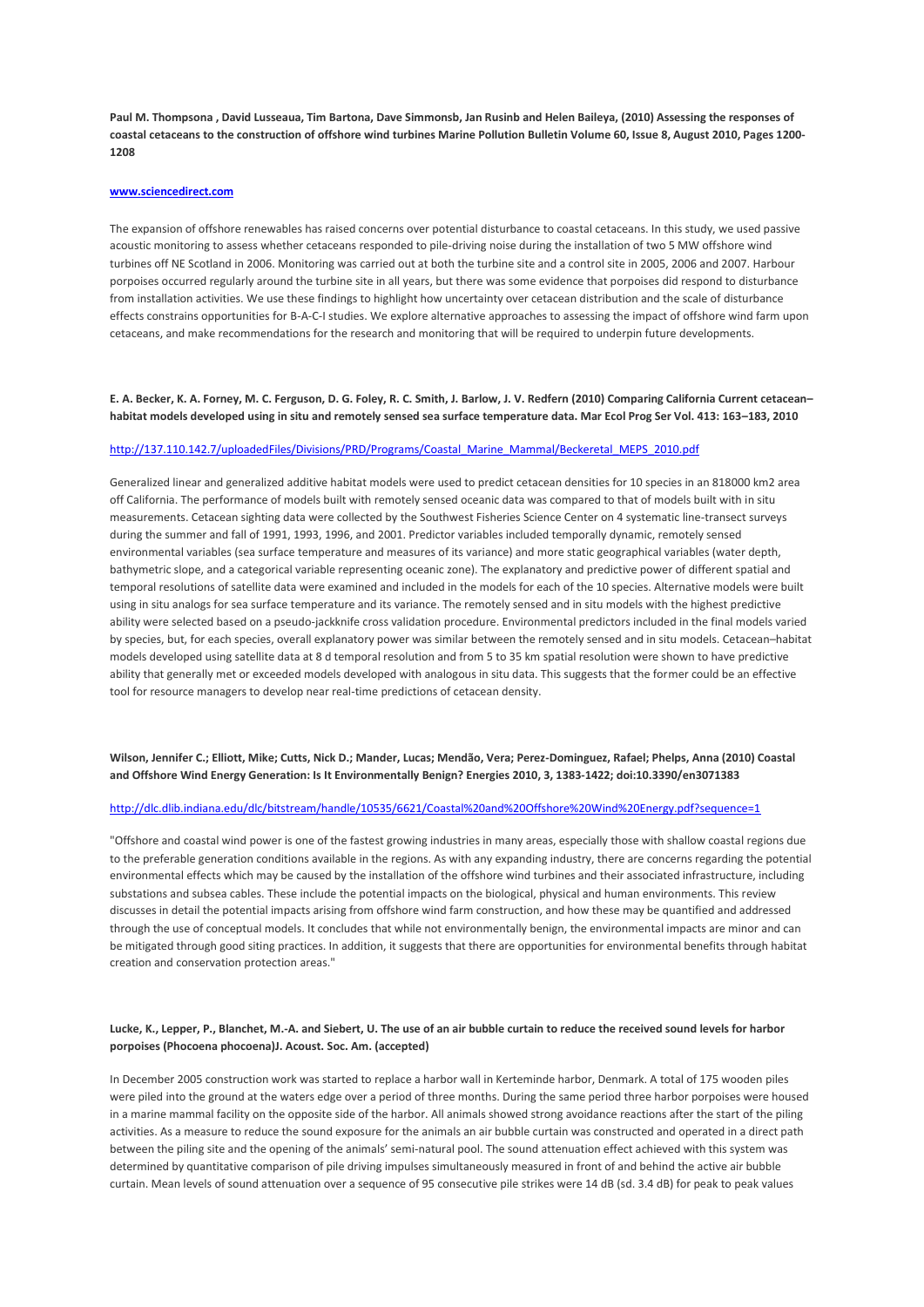and 13 dB (sd. 2.5 dB) for SEL values. As soon as the air bubble curtain was installed and operated, no further avoidance reactions of the animals to the piling activities were apparent.

**Kastelein, R.A., Hoek, L., Jennings, N., de Jong, C.A.F., Terhune, J.M. & Dieleman, M, (2010) ACOUSTIC MITIGATION DEVICES (AMDs) TO DETER MARINE MAMMALS FROM PILE DRIVING AREAS AT SEA: AUDIBILITY & BEHAVIOURAL RESPONSE OF A HARBOUR PORPOISE & HARBOUR SEALS. COWRIE Ref: SEAMAMD-09, Technical Report 31st July 2010.**

#### <http://www.offshorewindfarms.co.uk/Assets/Final%20report%20COWRIE%20Ref%20SEAMAMD-09%20reviewed%20Subac.pdf>

For the sustainable development of the offshore renewable energy industry, it is necessary to reduce or avoid the damaging effects of noise (such as death or permanent hearing damage), from activities which produce high sound pressure levels, such as pile driving, on marine mammals. One way to achieve this is to ensure that marine mammals are not present in areas where loud noises are being produced, by deterring them by means of safe sounds produced by Acoustic Mitigation Devices (AMDs). Research is needed to determine whether AMDs can mitigate immediate vicinity impacts of loud sounds, which could give rise to temporary or permanent hearing damage, injury or death of marine mammals. In the North Sea, the two most abundant marine mammal species are the harbour porpoise (Phocoena phocoena) and the harbour seal (Phoca vitulina). COWRIE commissioned SEAMARCO to carry out four studies on the audibility of sounds produced by three selected AMDs and their effect on the behaviour of harbour porpoises and harbour seals (playback experiments). In addition to achieving these aims, SEAMARCO estimated the distances at which sounds from AMDs are audible to, and elicit behavioural responses in, harbour porpoises and harbour seals.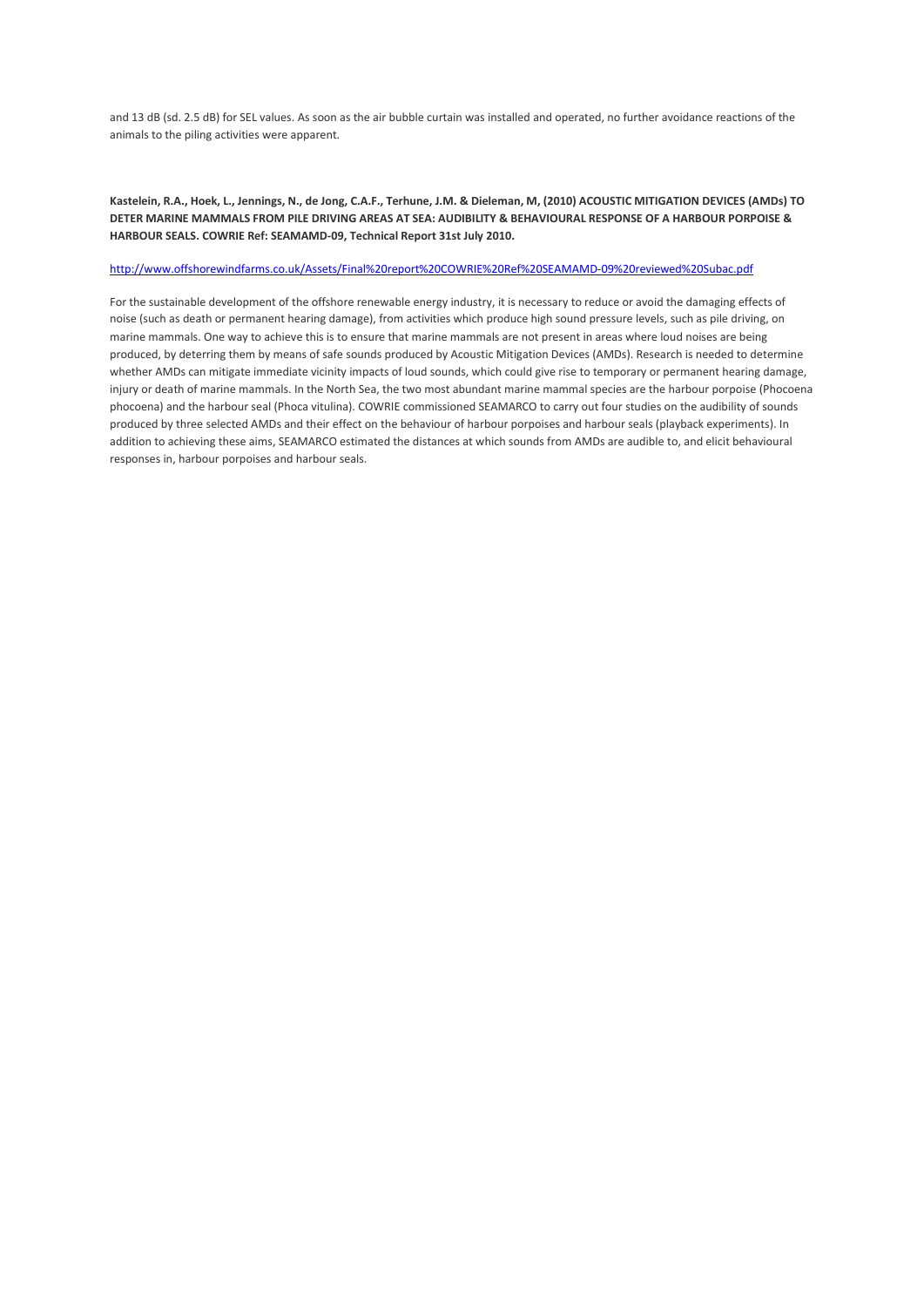### **Noise sources that may present a threat to small cetaceans**

### **2011**

**Tyack PL, Zimmer WMX, Moretti D, Southall BL, Claridge DE, et al. (2011) Beaked Whales Respond to Simulated and Actual Navy Sonar. PLoS ONE 6(3): e17009. doi:10.1371/journal.pone.0017009**

#### **<http://www.plosone.org/article/info%3Adoi%2F10.1371%2Fjournal.pone.0017009>**

Beaked whales have mass stranded during some naval sonar exercises, but the cause is unknown. They are difficult to sight but can reliably be detected by listening for echolocation clicks produced during deep foraging dives. Listening for these clicks, we documented Blainville's beaked whales, *Mesoplodon densirostris*, in a naval underwater range where sonars are in regular use near Andros Island, Bahamas. An array of bottom-mounted hydrophones can detect beaked whales when they click anywhere within the range. We used two complementary methods to investigate behavioral responses of beaked whales to sonar: an opportunistic approach that monitored whale responses to multi-day naval exercises involving tactical mid-frequency sonars, and an experimental approach using playbacks of simulated sonar and control sounds to whales tagged with a device that records sound, movement, and orientation. Here we show that in both exposure conditions beaked whales stopped echolocating during deep foraging dives and moved away. During actual sonar exercises, beaked whales were primarily detected near the periphery of the range, on average 16 km away from the sonar transmissions. Once the exercise stopped, beaked whales gradually filled in the center of the range over 2–3 days. A satellite tagged whale moved outside the range during an exercise, returning over 2–3 days post-exercise. The experimental approach used tags to measure acoustic exposure and behavioral reactions of beaked whales to one controlled exposure each of simulated military sonar, killer whale calls, and band-limited noise. The beaked whales reacted to these three sound playbacks at sound pressure levels below 142 dB re 1 µPa by stopping echolocation followed by unusually long and slow ascents from their foraging dives. The combined results indicate similar disruption of foraging behavior and avoidance by beaked whales in the two different contexts, at exposures well below those used by regulators to define disturbance.

**Elena McCarthy, David Moretti, Len Thomas, Nancy DiMarzio, Ronald Morrissey, Susan Jarvis, Jessica Ward, Annamaria Izzi, Ashley Dilley (2011) Changes in spatial and temporal distribution and vocal behavior of Blainville's beaked whales (Mesoplodon densirostris) during multiship exercises with mid-frequency sonar. Marine Mammal Science first published online: 24 FEB 2011**

#### <http://onlinelibrary.wiley.com/doi/10.1111/j.1748-7692.2010.00457.x/abstract>

The number and distribution of vocalizing groups of Blainville's beaked whales (Mesoplodon densirostris) were analyzed before, during, and after multiship mid-frequency active sonar operations at the US Navy's Atlantic Undersea Test and Evaluation Center (AUTEC) in the Bahamas. Groups of foraging animals were isolated by detecting their echolocation clicks using an array of bottom-mounted hydrophones. Two data sets were evaluated consisting of 115 and 240 h of acoustic data in May 2007 and 2008, respectively. Vocal activity was observed to decline during active sonar exercises and increase upon cessation of sonar transmissions in both data sets. Vocal activity did not recover to preexposure levels in the postexposure time period in 2007 nor in the initial postexposure period in the 2008 data set. Clicks detected during sonar operations were generally found to be on the periphery of the hydrophone field and vocal durations declined for those groups that remained on the range in that time period. Receive levels were calculated for several vocal groups of whales and indicated that animals continued to forage when exposed to sonar at levels as high as 157 dB re: μPa.

**Purser J, Radford AN (2011) Acoustic Noise Induces Attention Shifts and Reduces Foraging Performance in Three-Spined Sticklebacks (Gasterosteus aculeatus). PLoS ONE 6(2): e17478. doi:10.1371/journal.pone.0017478**

#### <http://www.plosone.org/article/info%3Adoi%2F10.1371%2Fjournal.pone.0017478>

Acoustic noise is known to have a variety of detrimental effects on many animals, including humans, but surprisingly little is known about its impacts on foraging behaviour, despite the obvious potential consequences for survival and reproductive success. We therefore exposed captive three-spined sticklebacks (Gasterosteus aculeatus) to brief and prolonged noise to investigate how foraging performance is affected by the addition of acoustic noise to an otherwise quiet environment. The addition of noise induced only mild fear-related behaviours - there was an increase in startle responses, but no change in the time spent freezing or hiding compared to a silent control and thus had no significant impact on the total amount of food eaten. However, there was strong evidence that the addition of noise increased food-handling errors and reduced discrimination between food and non-food items, results that are consistent with a shift in attention. Consequently, noise resulted in decreased foraging efficiency, with more attacks needed to consume the same number of prey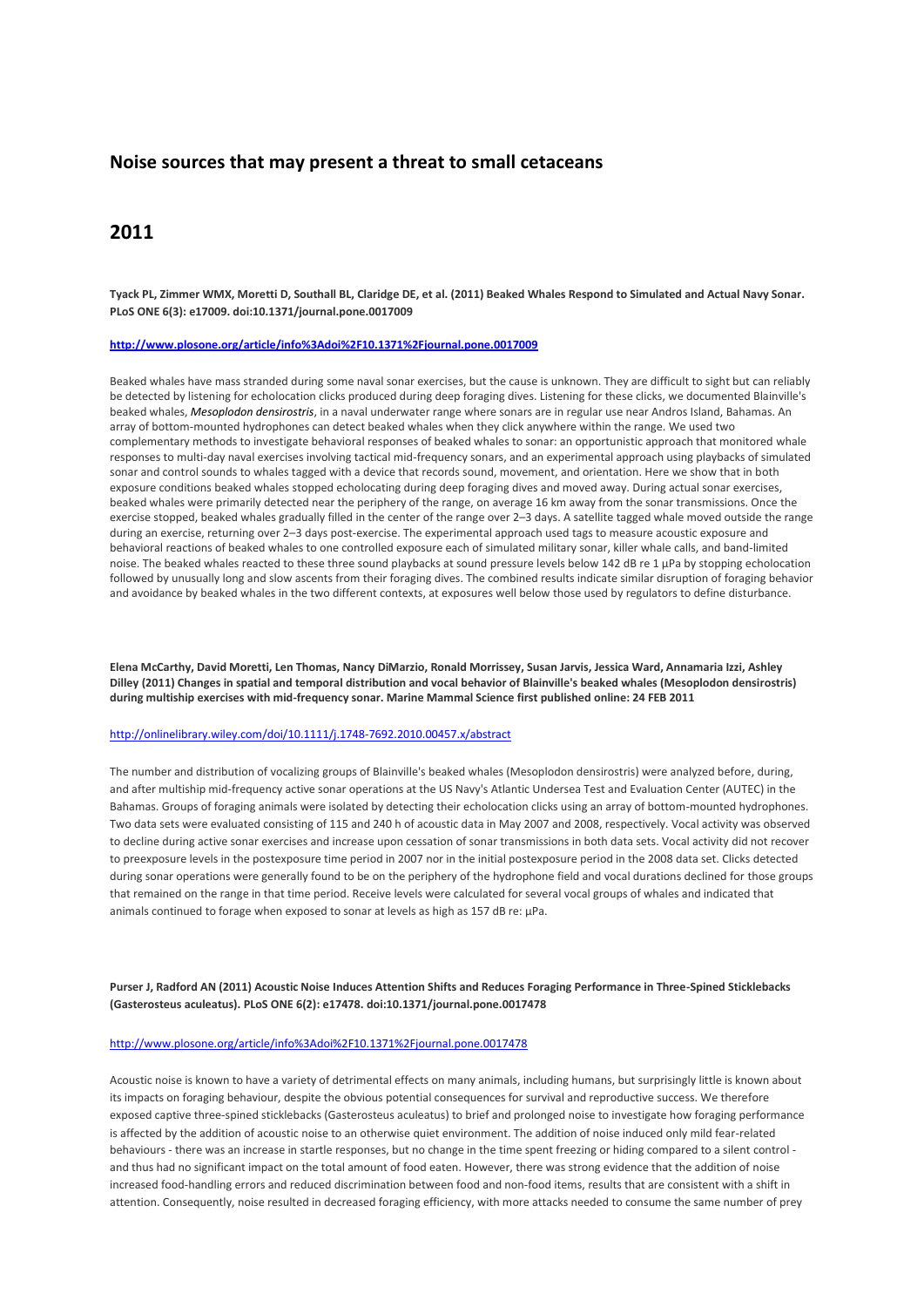items. Our results suggest that acoustic noise has the potential to influence a whole host of everyday activities through effects on attention, and that even very brief noise exposure can cause functionally significant impacts, emphasising the threat posed by everincreasing levels of anthropogenic noise in the environment.

**Laurent Seuront and Nardi Cribb (2011) Fractal analysis reveals pernicious stress levels related to boat presence and type in the Indo– Pacific bottlenose dolphin, Tursiops aduncus Physica A: Statistical Mechanics and its Applications, In Press, Corrected Proof, Available online 18 February 2011,** 

#### **[www.sciencedirect.com](http://www.sciencedirect.com/)**

The stress induced in the Indo–Pacific bottlenose dolphin, Tursiops aduncus, by boat presence and type was investigated in a highly urbanized coastal environment, the Port Adelaide River-Barker Inlet Estuary, South Australia. The level of stress experienced by bottlenose dolphins was inferred from the distribution patterns of their dive durations. Dive duration has previously been shown to increase under boat traffic conditions, and is considered as a typical avoidance behavior. Dive durations were opportunistically recorded from land-based stations between January 2008 and October 2010 in the absence of boat traffic, and in the presence of kayaks, inflatable motor boats, powerboats and fishing boats. Subsequent analyses were based on nearly 6000 behavioral observations. No significant differences in dive durations were found between control observations (i.e. absence of boats) and boat interferences, which could erroneously lead to conclude that boat traffic did not induce any stress in T. aduncus. In contrast, the scaling exponents of the cumulative probability distribution of dive durations obtained in the absence of boat traffic and under different conditions of boat interferences show (i) that the presence of boats affected the complexity of dive duration patterns and (ii) that stress levels were a function of boat type. Specifically, the complexity of dive duration patterns (estimated by the scaling exponent ) did not significantly differ between control behavioral observations and behavioral observations conducted in the presence of kayaks. A significant increased in behavioral stress (i.e. decreasing values of ) was, however, induced by the presence of fishing boats, motorized inflatable boats and powerboats. This demonstrates that traditional approaches based on the analysis of averaged behavioral metrics may not be sensitive enough to detect changes in the distribution pattern of behavioral sequences, hence underestimate the potential consequences of e.g. chronic exposure to low levels of stress. It is finally emphasized that fractal analyses of behavioral variables, and in particular the analysis of their cumulative probability distribution function, may provide a non-invasive, objective and quantitative framework that can be used to assess the changes in stress response, and subsequently evaluate the welfare status of organisms under various conditions of abiotic and/or biotic stress.

**A. Azzellino, C. Lanfredi, A. D'Amico, G. Pavan, M. Podestà and J. Haun (2011) Risk mapping for sensitive species to underwater anthropogenic sound emissions: Model development and validation in two Mediterranean areas Original Research Article. Marine Pollution Bulletin, In Press, Corrected Proof, Available online 24 February 2011,** 

#### **[www.sciencedirect.com](http://www.sciencedirect.com/)**

Recent observations of cetacean mass strandings, coincident with anthropogenic sounds emissions, have raised concerns on the potential environmental impact of underwater noise. Cuvier's beaked whale (Ziphius cavirostris) was reported in all the cited stranding events. Within the NATO Marine Mammal Risk Mitigation project (MMRM), multiple interdisciplinary sea trials have been conducted in the Mediterranean Sea with the objective of developing tools and procedures to mitigate the impact of underwater sound emissions. During these cruises, visual observations, passive acoustic detections and environmental data were collected. The aim of this study was to evaluate "a priori" predictions of Cuvier's beaked whale presence in the Alboran Sea, using models developed in the Ligurian Sea that employ bathymetric and chlorophyll features as predictors. The accuracy of these predictions was found adequate and elements are given to account for the uncertainties associated to the use of models developed in areas different from their calibration site.

**Lucke, K., Dähne, M., Peschko, V., Müller, S., Adler, S., Gilles, A., Krügel, K., Brandecker, A., Sundermeyer, J., Verfuss, U., Benke, H. and**  Siebert, U. (2011) StUKplus: Investigations in addition to the effects monitoring - marine mammals. Proceedings of the Meeresumwelt-**Symposium, Hamburg, p.61-62.**

During the construction phase of the offshore test site alpha ventus, aerial and ship surveys were conducted to monitor the abundance and distribution of harbour porpoises in the study area. Moreover, their presence and behaviour were monitored using C-PODs, automatic cetacean echolocation loggers. The aim of these efforts was to find out whether the construction had any significant effect on the presence and habitat use of harbour porpoises in the study. The results show a significant negative correlation between pile driving activities and porpoise presence in a wide area around alpha ventus during the construction activities in 2008 and the first part of the 2009 construction phase. The effect was monitored over a range of at least 8 km and up to 25 km. An aerial survey conducted immediately after pile driving at one of the first turbine foundation sites showed a different porpoise distribution: no animals were sighted close to alpha ventus, and many animals were sighted at greater distances. Thus acoustic and visual data concordantly showed that harbor porpoises initially avoid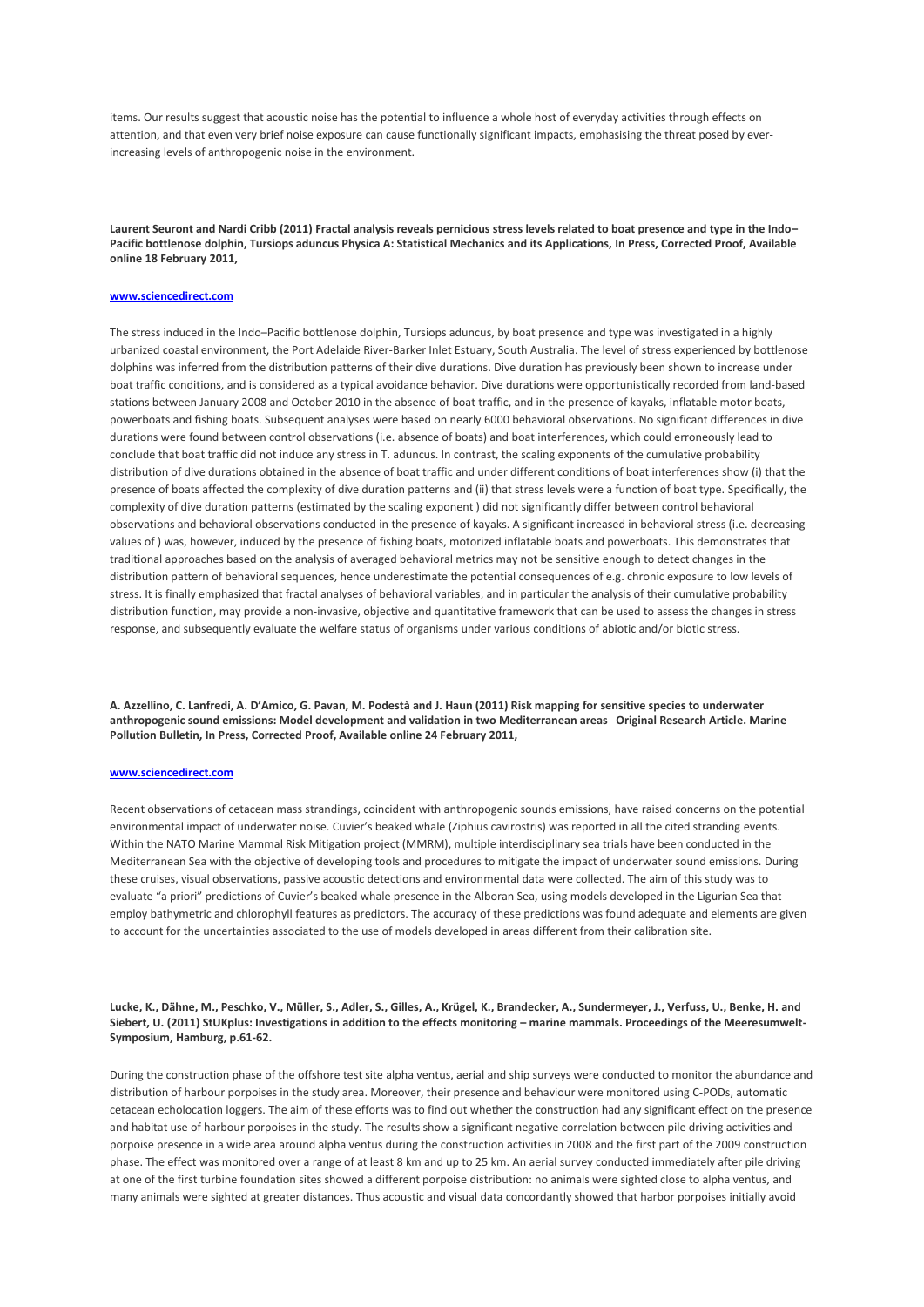the pile driving area over wide ranges for an extended period of time (hours to days). Of special importance is the fact that the number of acoustic detections of harbour porpoises in the vicinity of the pile driving sites increased during the construction of the last wind turbines in 2009. The increased presence of harbour porpoises in the impact area implies that these animals were exposed to a large number of piling impulses (several thousand impulses per pile on average) at high received sound levels. Such a multiple exposure poses the risk of impairing the animals' hearing. It is most likely that porpoises in the vicinity of the construction site have been physically impaired.

#### **Jakob Tougaard , Line Anker Kyhn , Mats Amundin, Daniel Wennerberg , Carolina Bordin (2011) HARBOUR PORPOISES ARE DETERRED BY SIMULATED PILE DRIVING NOISE. ABSTRACT BOOK 25th CONFERENCE OF THE EUROPEAN CETACEAN SOCIETY 21st – 23rd MARCH 2011, CÁDIZ/SPAIN**

#### [http://www.circe.biz/files/Abstract\\_book\\_ECS2011-11.pdf](http://www.circe.biz/files/Abstract_book_ECS2011-11.pdf)

Many studies have shown that harbour porpoises react to loud underwater sound, including impact noise from pile driving of large diameter monopiles, such as those used as foundations for offshore wind turbines. Previous studies showed that fewer echolocation clicks are recorded following pile drivings, but it remains unclear whether the porpoises vacated the area around the construction site or remained in the area, but with an altered acoustic behaviour. To address this question a controlled exposure study was conducted. Pile driving sounds were played back at reduced levels (about 180 dB re. 1 uPa peak-peak at 1 m) from underwater loudspeakers (Lubell 9162) located close to shore at Fyns Hoved, Great Belt, Denmark. The swimming behaviour of porpoises was tracked visually by a theodolite from a nearby clifftop. Porpoises were tracked continuously for long periods and playback occurred as 2-hour blocks with one pile driving sound being played back every second. Playback occurred from one of two identical loudspeakers, separated by about 200 m and without observers being aware whether the sound was on or not, to avoid observer bias. A maximum of 2 playback blocks occurred per day. Results show that porpoises avoided a zone with a distance of c. 200m around the loudspeakers when these were transmitting. Received levels of sound at this distance was around 140 dB re. 1 uPa (peak-peak). This threshold level for reactions is consistent with the results from the real pile drivings. Thus, even though the source levels in the controlled exposure study was 50-60 dB lower than a real pile driving and hence the size of the impact area greatly reduced, the thresholds for reaction are consistent. This gives confidence to concluding that porpoises likely react in a similar way to real pile drivings, i.e. by vacating the area.

**Sylvia Eke van der Woude (2011) ACOUSTIC AND LOCOMOTIVE RESPONSES OF BOTTLENOSE DOLPHINS,** *TURSIOPS TRUNCATUS***, TO AN ACOUSTIC MARINE GEOPHYSICAL SURVEY. ABSTRACT BOOK 25th CONFERENCE OF THE EUROPEAN CETACEAN SOCIETY 21st – 23rd MARCH 2011, CÁDIZ/SPAIN**

#### [http://www.circe.biz/files/Abstract\\_book\\_ECS2011-11.pdf](http://www.circe.biz/files/Abstract_book_ECS2011-11.pdf)

Investigations of the effects of anthropogenic noise on marine mammals often lack full experimental control. This study provides detailed data on the noise source and the receiver, namely a geophysical survey and bottlenose dolphins. The seismic and bathymetric survey was shot on 19 days in November 2006 in the Red Sea. The area included an extensive open-sea enclosure accommodating 10 dolphins. Five different sound producing devices were simultaneously applied. GPS log files supplied information on their distance to the enclosure, speed, and direction. The dolphins' behaviour was monitored both visually and acoustically. Commented visual recordings were made from an observation tower and linked to acoustic recordings obtained from a spacious hydrophone-array. Recordings were analyzed in 10sintervals. Acoustic recordings (15h) were examined for the slightest indication of vocal activity discernable below 24kHz, including whistles and echolocation clicks. Visual recordings (3h) were examined for the position, velocity, swimming association, and behavior of each individual within sight. All vocalizations analyzed were dramatically reduced on survey days compared to control days. This reduction was the more pronounced the closer the devices were and the faster they were approaching. Also locomotive behavior was clearly affected by noise. At shorter distances (below 2.2km) swimming speed increased and other behaviors such as social interactions were reduced if not fully absent. At highest speeds mother-calve separations occurred. Both, the reduction or frequency shift of signals used for communication and orientation and the changes of locomotive behaviors must be considered as costly. Although there were no indications for injuries like deafness (TTS/PTS), the changes in behavior observed in captive animals may have even more profound or long term consequences in the wild. This study cannot suggest a critical distance between noise and dolphins, however, it can provide suggestions to future geophysical surveyors and effect assessors.

#### **REPORT OF THE SEVENTH MEETING OF THE SCIENTIFIC COMMITTEE OF ACCOBAMS (2011) ACCOBAMS-SC7/2011/Doc29**

[http://www.accobams.org/index.php?option=com\\_content&view=article&id=1107:seventh-meeting-of-the-scientific](http://www.accobams.org/index.php?option=com_content&view=article&id=1107:seventh-meeting-of-the-scientific-committee&catid=52:meetings-of-the-sc&Itemid=79)[committee&catid=52:meetings-of-the-sc&Itemid=79](http://www.accobams.org/index.php?option=com_content&view=article&id=1107:seventh-meeting-of-the-scientific-committee&catid=52:meetings-of-the-sc&Itemid=79)

51. Ana Cañadas presented SC7\_Doc15. The modelling initiative is a collaborative effort with all those holding suitable effort and sightings data in the area. This work has used habitat preference modelling as tool for data analysis. The approach uses physical and environmental data to help explain variation in cetacean distribution and predict areas that are important for target species. A list with all data contributors to this initiative was provided.

52. The best model selected three covariates: depth, average sea surface temperature, and latitude, with a total deviance explained of 57.8%. Maps with the predicted relative densities of beaked whales in the Mediterranean were presented. The best model highlights three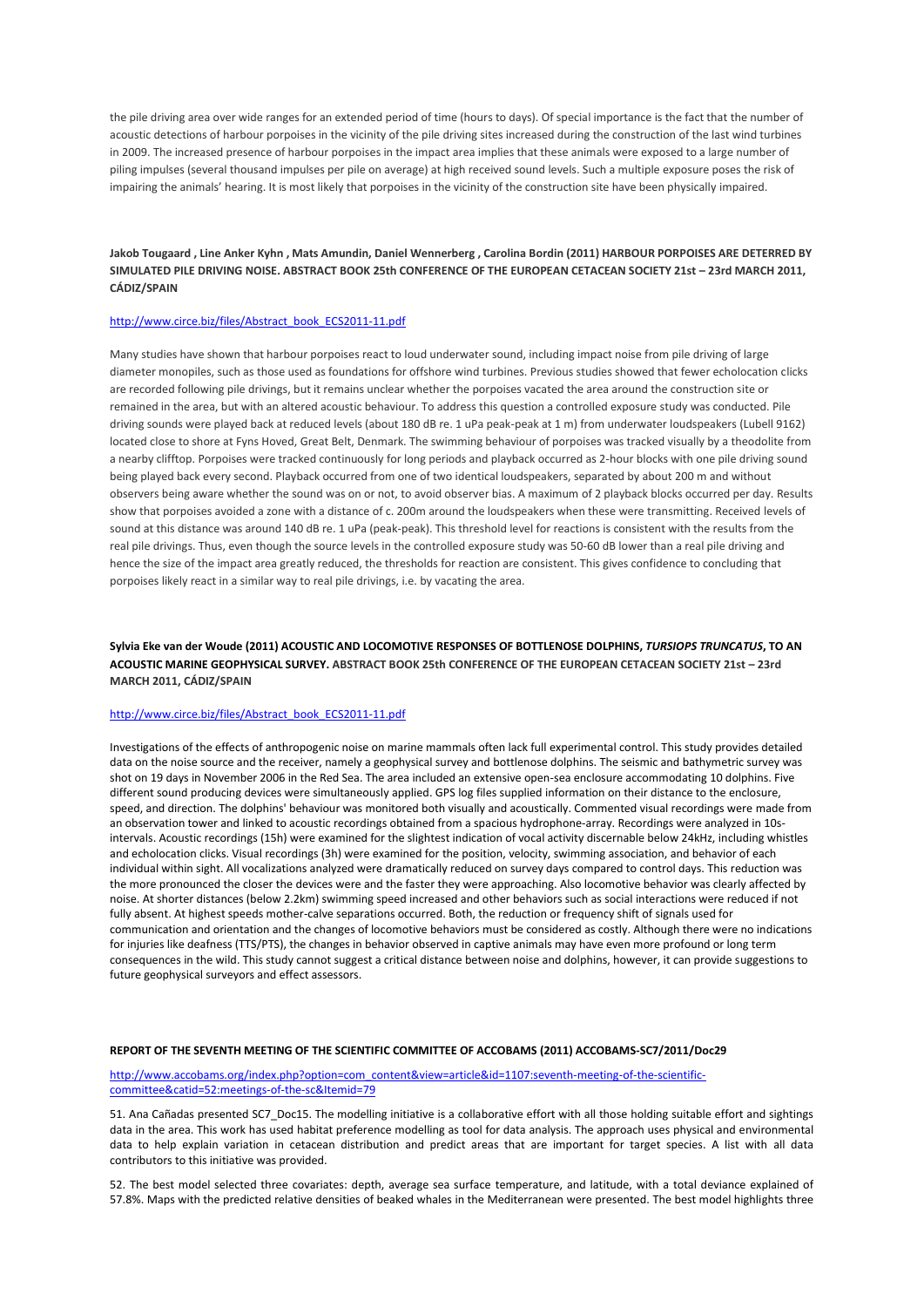areas with the highest relative density of beaked whales: the Alboran Sea, the Northern Ligurian Sea, and the Hellenic Trench and north of Crete. In addition, the Tyrrhenian Sea, the Southern Adriatic Sea and some areas to the north of the Balearic Islands and south of Sicily show relatively high predicted density compared to the rest of the Mediterranean. Nevertheless, it is very important to highlight that this analysis used a compilation of 21 years of very heterogeneous data. In particular, there are large areas where there are little or no data. Therefore, this analysis should be considered as a preliminary exploration and the results should be taken with considerable caution.

53. Giuseppe Notarbartolo di Sciara remarked that the result of five years of work based on a large base of data should be considered sufficiently robust to provide recommendations that can be used for management and mitigation purposes. He further suggested that a Working Group be created to formulate the consequences of Ana Cañadas" report.

54. After having met, the Working Group proposed the following:

- a. a large portion of slope and deep waters (deeper than 600 m) throughout the Mediterranean contained suitable Ziphius habitat;
- b. based on existing knowledge of noise disturbance thresholds, beaked whales should not be exposed to received levels greater than SPL 140 dB re 1 μPa @ 1 m;
- c. it was therefore recommended to apply a safety buffer around the preferred habitat mentioned in a) so that the threshold would not be exceeded.
- 55. The Scientific Committee approved the outcome of the Working Group.

56. Ana Cañadas informed the Committee that after consultation with all the data providers, she was going to produce a final report inclusive of the Scientific Committee recommendations, for wider circulation, as appropriate.

**Michel André, Marta Solé, Marc Lenoir, Mercè Durfort, Carme Quero, Alex Mas, Antoni Lombarte, Mike van der Schaar, Manel López-Bejar, Maria Morell, Serge Zaugg, and Ludwig Houégnigan. 2011. Low-frequency sounds induce acoustic trauma in cephalopods. Frontiers in Ecology and the Environment**

[http://www.esajournals.org/doi/abs/10.1890/100124?prevSearch=%5Ball%3A+Andr%C3%A9%5D+AND+%5Bauthor%3A+Andr%C3%A9%5](http://www.esajournals.org/doi/abs/10.1890/100124?prevSearch=%5Ball%3A+Andr%C3%A9%5D+AND+%5Bauthor%3A+Andr%C3%A9%5D+AND+%5Babstract%3A+noise%5D&searchHistoryKey) [D+AND+%5Babstract%3A+noise%5D&searchHistoryKey=](http://www.esajournals.org/doi/abs/10.1890/100124?prevSearch=%5Ball%3A+Andr%C3%A9%5D+AND+%5Bauthor%3A+Andr%C3%A9%5D+AND+%5Babstract%3A+noise%5D&searchHistoryKey)

There is currently relatively little information on how marine organisms process and analyze sound, making assessments about the impacts of artificial sound sources in the marine environment difficult. However, such assessments have become a priority because noise is now considered as a source of pollution that increasingly affects the natural balance of the marine ecosystems. We present the first morphological and ultrastructural evidence of massive acoustic trauma, not compatible with life, in four cephalopod species subjected to low-frequency controlled-exposure experiments. Exposure to low-frequency sounds resulted in permanent and substantial alterations of the sensory hair cells of the statocysts, the structures responsible for the animals' sense of balance and position. These results indicate a need for further environmental regulation of human activities that introduce high-intensity, low-frequency sounds in the world's oceans.

### **2010**

**Mann D, Hill-Cook M, Manire C, Greenhow D, Montie E, et al. (2010) Hearing Loss in Stranded Odontocete Dolphins and Whales. PLoS ONE 5(11): e13824. doi:10.1371/journal.pone.0013824**

<http://www.plosone.org/article/info%3Adoi%2F10.1371%2Fjournal.pone.0013824>

The causes of dolphin and whale stranding can often be difficult to determine. Because toothed whales rely on echolocation for orientation and feeding, hearing deficits could lead to stranding. We report on the results of auditory evoked potential measurements from eight species of odontocete cetaceans that were found stranded or severely entangled in fishing gear during the period 2004 through 2009. Approximately 57% of the bottlenose dolphins and 36% of the rough-toothed dolphins had significant hearing deficits with a reduction in sensitivity equivalent to severe (70–90 dB) or profound (>90 dB) hearing loss in humans. The only stranded short-finned pilot whale examined had profound hearing loss. No impairments were detected in seven Risso's dolphins from three different stranding events, two pygmy killer whales, one Atlantic spotted dolphin, one spinner dolphin, or a juvenile Gervais' beaked whale. Hearing impairment could play a significant role in some cetacean stranding events, and the hearing of all cetaceans in rehabilitation should be tested.

**Christina Mueller-Blenkle, Peter K. McGregor, Andrew B. Gill, Mathias H. Andersson, Julian Metcalfe, Victoria Bendall, Peter Sigray, Daniel Wood, Frank Thomsen (2010) EFFECTS OF PILE-DRIVING NOISE ON THE BEHAVIOUR OF MARINE FISH COWRIE Ref: Fish 06-08 / Cefas Ref: C3371 Technical Report 31th March 2010**

[http://www.offshorewindfarms.co.uk/Assets/COWRIE%20FISH%2006-08\\_Technical%20report\\_Cefas\\_31-03-10.pdf](http://www.offshorewindfarms.co.uk/Assets/COWRIE%20FISH%2006-08_Technical%20report_Cefas_31-03-10.pdf)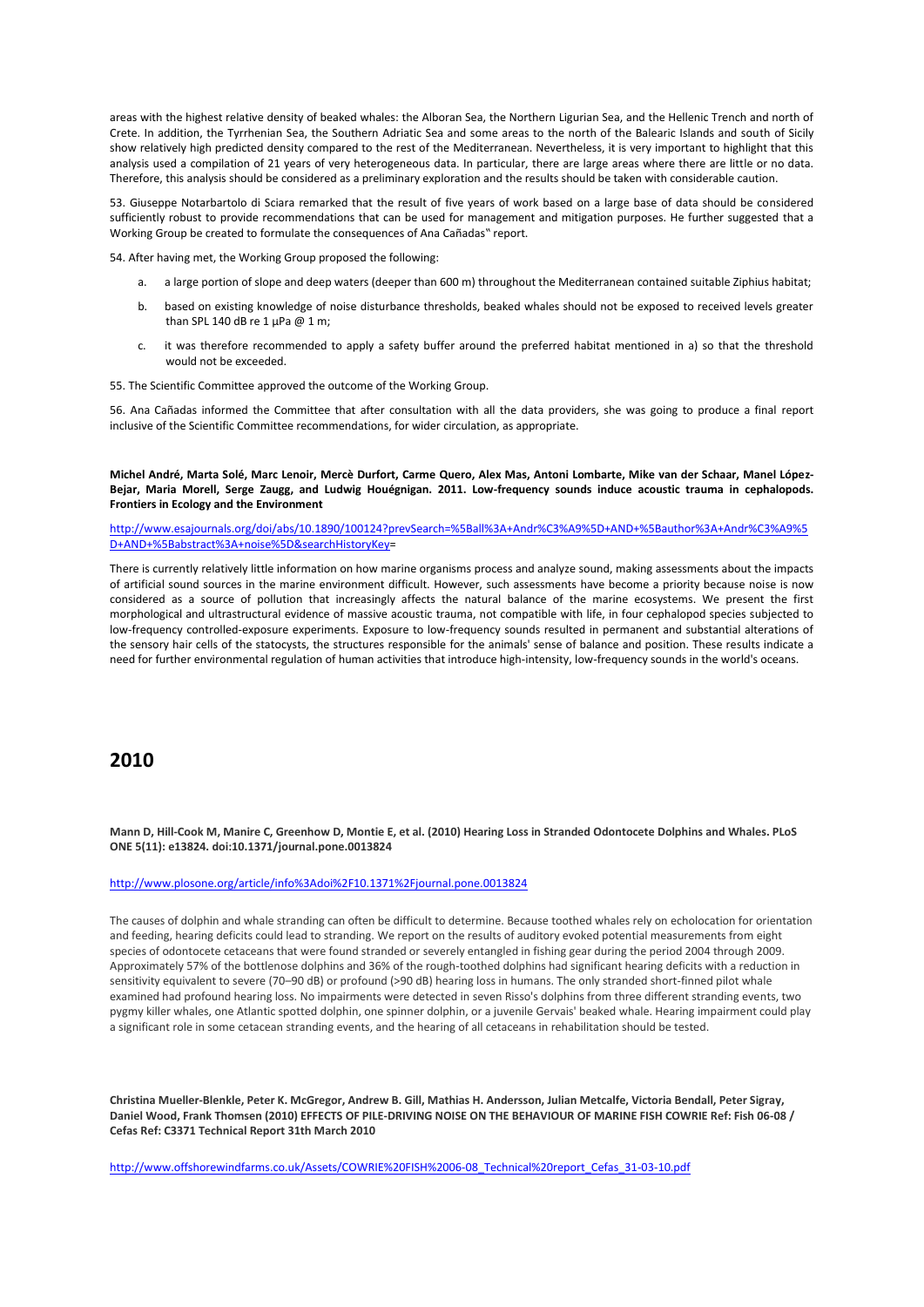<span id="page-16-0"></span>Studies on the effects of offshore wind farm construction on marine life have so far focussed on behavioural reactions in porpoises and seals. The effects on fish have only very recently come into the focus of scientists, regulators and stakeholders. Pile-driving noise during construction is of particular concern as the very high sound pressure levels could potentially prevent fish from reaching breeding or spawning sites, finding food, and acoustically locating mates. This could result in longterm effects on reproduction and population parameters. Further, avoidance reactions might result in displacement away from potential fishing grounds and lead to reduced catches. However, reaction thresholds and therefore the impacts of pile-driving on the behaviour of fish are completely unknown. ……

**Authors J.L. Michael, SPE, Chevron; L. Notor, SPE, ConocoPhillips Company; J. Campbell, SPE, OGP; D. Hedgeland, SPE, PGS; M. Jenkerson, ExxonMobil; R. Melton, SPE, ExxonMobil Upstream Research Company; R.D. Tait, SPE, ExxonMobil Production Company; S. Tsoflias SPE, IAGC (2010) Title Joint Industry Programme on Exploration and Production Sound and Marine Life: Update on Research Progress. Source SPE International Conference on Health, Safety and Environment in Oil and Gas Exploration and Production, 12-14 April 2010, Rio de Janeiro, Brazil Copyright 2010. Society of Petroleum Engineers**

#### <http://www.onepetro.org/mslib/servlet/onepetropreview?id=SPE-127092-MS&soc=SPE>

A group of 14 oil and gas companies and the International Association of Geophysical Contractors (IAGC) through the International Association of Oil and Gas Producers (OGP) have been funding the Joint Industry Programme on Exploration and Production (E&P) Sound and Marine Life (JIP). The JIP funds research to reduce the uncertainty around the risk of negatively impacting marine animal populations during E&P activities. While there is little to no scientific evidence showing significant negative impacts, there are gaps in scientific knowledge that create uncertainty in industry risk assessments. In the absence of complete data, environmental regulators may, and do impose, conservative restrictions on E&P activities aimed to prevent or mitigate the possibility of significant impacts. ......

**Helen Baileya, , , Bridget Seniora, Dave Simmonsb, Jan Rusinb, Gordon Pickenc and Paul M. Thompsona (2010) Assessing underwater noise levels during pile-driving at an offshore windfarm and its potential effects on marine mammals. Marine Pollution Bulletin. Volume 60, Issue 6, June 2010, Pages 888-897**

#### **[www.sciencedirect.com](http://www.sciencedirect.com/)**

Marine renewable developments have raised concerns over impacts of underwater noise on marine species, particularly from pile-driving for wind turbines. Environmental assessments typically use generic sound propagation models, but empirical tests of these models are lacking. In 2006, two 5 MW wind turbines were installed off NE Scotland. The turbines were in deep (>40 m) water, 25 km from the Moray Firth Special Area of Conservation (SAC), potentially affecting a protected population of bottlenose dolphins. We measured pile-driving noise at distances of 0.1 (maximum broadband peak to peak sound level 205 dB re 1 μPa) to 80 km (no longer distinguishable above background noise). These sound levels were related to noise exposure criteria for marine mammals to assess possible effects. For bottlenose dolphins, auditory injury would only have occurred within 100 m of the pile-driving and behavioural disturbance, defined as modifications in behaviour, could have occurred up to 50 km away.

**Katz, Richard A. ; Cipriano, Nicholas J. ; Pearson, David J. ; Dunkleberger, Steve R. (2010) The Decibel Report: Acoustic Sound Measurement Modeling and the Effects of Sonar on Marine Mammals. NAVAL UNDERSEA WARFARE CENTER DIV NEWPORT RI Accession Number : ADA530137**

#### <http://www.dtic.mil/cgi-bin/GetTRDoc?AD=ADA530137&Location=U2&doc=GetTRDoc.pdf>

Abstract : This report is an authoritative and comprehensive explanation of sound-level quantities, metrics, and sonar models; its purpose is to provide best available science to acoustics and marine biology subject matter experts, sonar and environmental planners, and policy decision-makers so they can be better informed of the terminology, usage, and practices undertaken for modeling underwater sound energy effects pertinent to U.S. Naval sonar operations and the marine habitat.

**Sarah J. Dolmana, Eunice Pinna, Robert J. Reida, Jason P. Barleya, Rob Deavillea, Paul D. Jepsona, Mick O'Connella, Simon Berrowa, Rod S. Penrosea, Peter T. Stevicka, Susannah Calderana, Kevin P. Robinsona, Robert L. Brownell Jra and Mark P. Simmondsa (2010) A note on the unprecedented strandings of 56 deep-diving whales along the UK and Irish coast. Marine Biodiversity Records (2010), 3: e16**

#### <http://journals.cambridge.org/action/displayAbstract?fromPage=online&aid=7285852>

In the first seven months of 2008, eighteen Cuvier's beaked whales (Ziphius cavirostris), four Sowerby's beaked whales (Mesoplodon bidens), five unidentified beaked whales and twenty-nine long-finned pilot whales (Globicephala melas) were reported stranded in the UK and Ireland. Decomposition of those animals investigated puts the predicted time of death at mid-January. Concerns that an unusual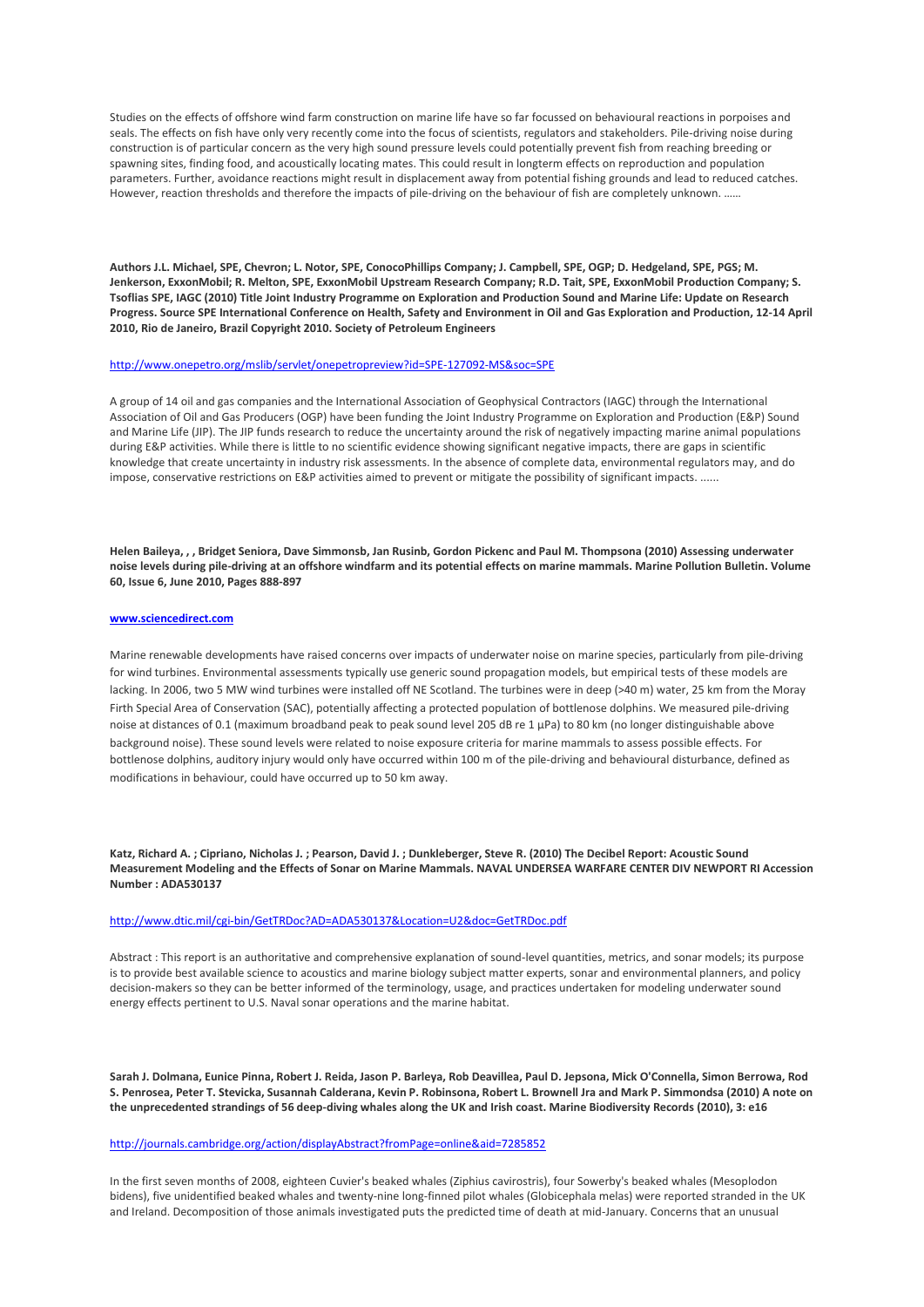mortality event had taken place prompted further investigations. Most carcasses were too decomposed for necropsy. A summary of findings is presented here. Although the initial stranding of five Cuvier's beaked whales in Scotland shared some similarities with atypical mass stranding events linked in time and space to mid-frequency naval sonars, there were two important differences with the remaining strandings during this period. First, the geographical range of the event was very wide and second, the strandings occurred over a prolonged period of several months. Both of these factors could be related to the fact that the mortalities occurred offshore and the carcasses drifted ashore. The cause(s) of this high number of strandings of mixed offshore cetacean species during this period remain undetermined

**James J. Finneran; Donald A. Carder; Carolyn E. Schlundt; Randall L. Dear (2010) Temporary threshold shift in a bottlenose dolphin (Tursiops truncatus) exposed to intermittent tones. J. Acoust. Soc. Am. / Volume 127 / Issue 5 / BIOACOUSTICS** 

#### [http://scitation.aip.org/getabs/servlet/GetabsServlet?prog=normal&id=JASMAN000127000005003267000001&idtype=cvips&gifs=yes&ref](http://scitation.aip.org/getabs/servlet/GetabsServlet?prog=normal&id=JASMAN000127000005003267000001&idtype=cvips&gifs=yes&ref=no) [=no](http://scitation.aip.org/getabs/servlet/GetabsServlet?prog=normal&id=JASMAN000127000005003267000001&idtype=cvips&gifs=yes&ref=no)

Temporary threshold shift in a bottlenose dolphin (Tursiops truncatus) exposed to intermittent tonesTemporary threshold shift (TTS) was measured in a bottlenose dolphin exposed to a sequence of four 3-kHz tones with durations of 16 s and sound pressure levels (SPLs) of 192 dB re 1 µPa. The tones were separated by 224 s of silence, resulting in duty cycle of approximately 7%. The resulting growth and recovery of TTS were compared to experimentally measured TTS in the same subject exposed to single, continuous tones with similar SPLs. The data confirm the potential for accumulation of TTS across multiple exposures and for recovery of hearing during the quiet intervals between exposures. The degree to which various models could predict the growth of TTS across multiple exposures was also examined.

#### **Melcon ML, Cummins AJ, Wiggins SM, Hildebrand JA (2010) Assessing the effects of mid-frequency sonar on cetaceans in Southern California. Canadian Acoustics 38:24-25**

Mid-frequency active sonar (MFA) is regularly used during naval exercises to provide an acoustic image of subsurface features, including natural and anthropogenic targets. Because MFA is often operated at high intensities, its sounds can be heard for thousands of square kilometers. MFA signal characteristics can vary considerably over its frequency band, 1-10 kHz, which coincidently happens to be in the audible band for most, if not all, marine mammal species. Over the past decade, correlations have been found between MFA and anomalous mass standings of beaked whales (Cox et al., 2006). However, the mechanisms by which MFA affects beaked whales are not well understood.

#### **Thompson PM, Lusseau D, Barton T, Simmons D, Rusin J, Bailey H (2010) Assessing the responses of coastal cetaceans to the construction of offshore wind turbines. Marine Pollution Bulletin 60:1200-1208**

The expansion of offshore renewables has raised concerns over potential disturbance to coastal cetaceans. In this study, we used passive acoustic monitoring to assess whether cetaceans responded to pile-driving noise during the installation of two 5MW offshore wind turbines off NE Scotland in 2006. Monitoring was carried out at both the turbine site and a control site in 2005, 2006 and 2007. Harbour porpoises occurred regularly around the turbine site in all years, but there was some evidence that porpoises did respond to disturbance from installation activities. We use these findings to highlight how uncertainty over cetacean distribution and the scale of disturbance effects constrains opportunities for B-A-C-I studies. We explore alternative approaches to assessing the impact of offshore wind farm upon cetaceans, and make recommendations for the research and monitoring that will be required to underpin future developments

#### **Faerber, M.M., and Baird, R.W. 2010. Does a lack of observed beaked whale strandings in military exercise areas mean no impacts have occurred? A comparison of stranding and detection probabilities in the Canary and main Hawaiian Islands. Mar. Mamm. Sci. 26, 602–613**

#### <http://onlinelibrary.wiley.com/doi/10.1111/j.1748-7692.2010.00370.x/abstract>

Anthropogenic activities must be monitored to determine effects on marine mammal species, but the difficulty lies in how to measure impact. Mass strandings of beaked whales have occurred in association with naval exercises, with two species most affected, Cuvier's (Ziphius cavirostris) and Blainville's (Mesoplodon densirostris) beaked whales. Six such events have occurred in the Canary Islands but there have been no reported mass strandings in Hawai'i. We assess the hypothesis that factors that influence the likelihood of strandings occurring and/or being detected differ between the Canary and main Hawaiian Islands, such that beaked whale stranding/detection probabilities will be lower in Hawai'i. On an archipelago-wide basis, nearshore bathymetric comparisons indicate that the Canaries have a greater proportion and a total greater amount of appropriate beaked whale habitat closer to shore, with a steeper slope. Hawaiian shorelines are more dominated by steep cliffs, human population density is much lower, and human population per kilometer of shoreline is 53% lower than in the Canaries. All of these factors suggest that there is a higher probability of a carcass washing onshore and being detected in the Canary Islands. It cannot be concluded that the lack of mass strandings in Hawai'i is evidence of no impact.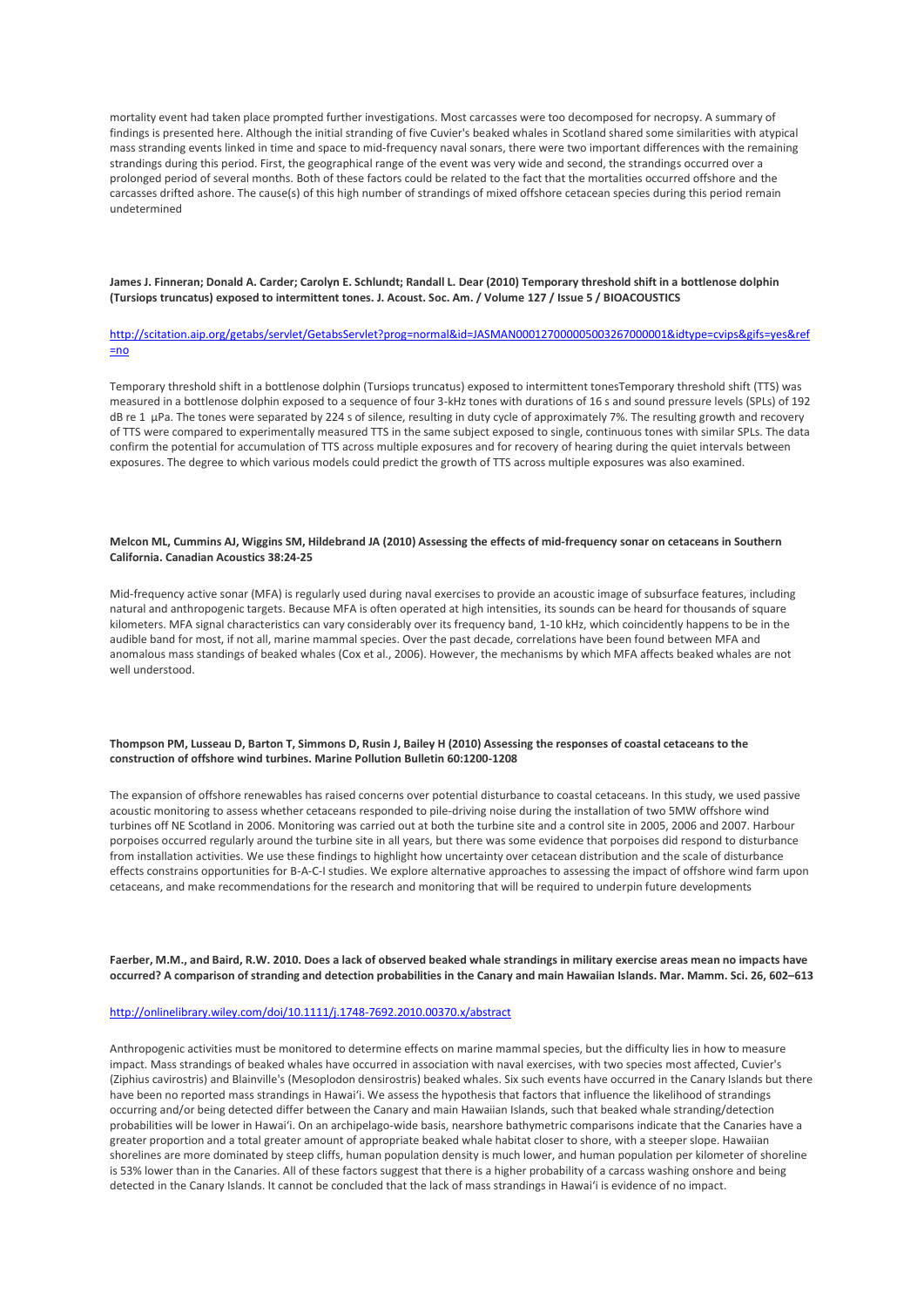### **General publication which should be considered**

### **2011**

#### **Simpson SD, Radford AN, Tickle EJ, Meekan MG, Jeffs AG (2011) Adaptive Avoidance of Reef Noise. PLoS ONE 6(2): e16625. doi:10.1371/journal.pone.0016625**

#### <http://www.plosone.org/article/info%3Adoi%2F10.1371%2Fjournal.pone.0016625>

Auditory information is widely used throughout the animal kingdom in both terrestrial and aquatic environments. Some marine species are dependent on reefs for adult survival and reproduction, and are known to use reef noise to guide orientation towards suitable habitat. Many others that forage in food-rich inshore waters would, however, benefit from avoiding the high density of predators resident on reefs, but nothing is known about whether acoustic cues are used in this context. By analysing a sample of nearly 700,000 crustaceans, caught during experimental playbacks in light traps in the Great Barrier Reef lagoon, we demonstrate an auditory capability in a broad suite of previously neglected taxa, and provide the first evidence in any marine organisms that reef noise can act as a deterrent. In contrast to the larvae of species that require reef habitat for future success, which showed an attraction to broadcasted reef noise, taxa with a pelagic or nocturnally emergent lifestyle actively avoided it. Our results suggest that a far greater range of invertebrate taxa than previously thought can respond to acoustic cues, emphasising yet further the potential negative impact of globally increasing levels of underwater anthropogenic noise.

**Rob Williams, Shane Gero, Lars Bejder, John Calambokidis, Scott D. Kraus, David Lusseau, Andrew J. Read, Jooke Robbins. (2011) Underestimating the damage: interpreting cetacean carcass recoveries in the context of the Deepwater Horizon/BP incident. Conservation Letters,** 

#### <http://onlinelibrary.wiley.com/doi/10.1111/j.1755-63X.2011.00168.x/abstract;jsessionid=62C151E1131B2B8C3927DC25861DC2F3.d03t04>

Evaluating impacts of human activities on marine ecosystems is difficult when effects occur out of plain sight. Oil spill severity is often measured by the number of marine birds and mammals killed, but only a small fraction of carcasses are recovered. The Deepwater Horizon/BP oil spill in the Gulf of Mexico was the largest in the U.S. history, but some reports implied modest environmental impacts, in part because of a relatively low number (101) of observed marine mammal mortalities. We estimate historical carcass-detection rates for 14 cetacean species in the northern Gulf of Mexico that have estimates of abundance, survival rates, and stranding records. This preliminary analysis suggests that carcasses are recovered, on an average, from only 2% (range: 0–6.2%) of cetacean deaths. Thus, the true death toll could be 50 times the number of carcasses recovered, given no additional information. We discuss caveats to this estimate, but present it as a counterpoint to illustrate the magnitude of misrepresentation implicit in presenting observed carcass counts without similar qualification. We urge methodological development to develop appropriate multipliers. Analytical methods are required to account explicitly for low probability of carcass recovery from cryptic mortality events (e.g., oil spills, ship strikes, bycatch in unmonitored fisheries and acoustic trauma).

**Michel André (1), Mike van der Schaar (1), Serge Zaugg (1), Ludwig Houégnigan (1), Antonio M. Sánchez (1), Alex Mas (1) (2011) FROM OFFLINE RECORDINGS TO REAL-TIME ANALYSIS OF OCEAN NOISE AND ACOUSTICS EVENTS AT UNDERWATER OBSERVATORIES. ABSTRACT BOOK 25th CONFERENCE OF THE EUROPEAN CETACEAN SOCIETY 21st – 23rd MARCH 2011, CÁDIZ/SPAIN**

#### [http://www.circe.biz/files/Abstract\\_book\\_ECS2011-11.pdf](http://www.circe.biz/files/Abstract_book_ECS2011-11.pdf)

Passive acoustic monitoring has the potential to be implemented continuously and over long time periods, resulting in large and representative datasets. However, this inevitably leads to a high rate of audio data acquisition that could be problematic when the data needs to be transmitted, stored or analyzed. For observatories with a limited power supply, transmission, storage or additional data processing (*e.g.* automated classification, data compression) have to be optimized, which may imply the loss of potentially interesting information. For cabled observatories where power and communication are not an issue, limitations arise with storage. In any case, the need for immediate mitigation actions when facing acoustic events that could result harmful to individuals or populations, and the necessity of long-term monitoring of noise, calls for the development of a robust technique able to provide both historical statistical data on noise and alarms on specific acoustic events: *i.e.* a fully automated real-time detection and classification system that would be able to provide this information while minimizing technical costs. The approach proposed here divides the recording bandwidth in frequency bands that cover the acoustic niche of most species and secondly applies to these bands a series of detectors and classifiers (as well as localization and tracking algorithms), that also allow to assess the short-, medium- and long-term contribution of noise sources in these acoustic niches. The Laboratory of Applied Bioacoustics (LAB) of the Technical University of Catalonia has developed and implemented at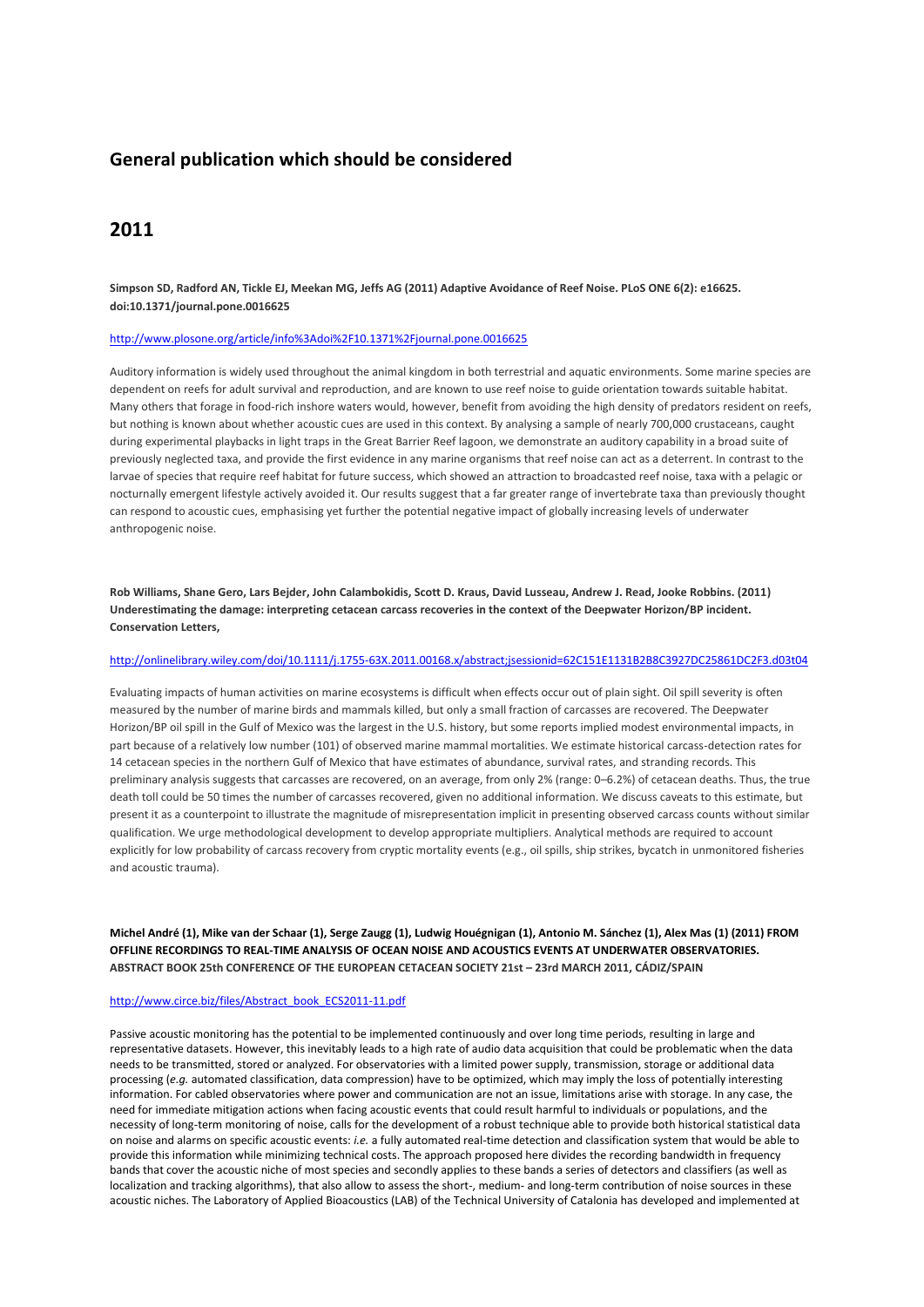several underwater observatories in Europe (ESONET, European Sea-Floor Observatories Network of Excellence) and Canada (NEPTUNE, NorthEast Pacific Time-Series Undersea Networked Experiments) an automated real-time DCL system that has proven to be reliable and efficient. The live audio data stream as well as the output of the statistical analysis can be accessed online a[t http://listentothedeep.com](http://listentothedeep.com/)

**Lucia Martina Martin (2, 3), Ricardo Sagarminaga (1), Ana Tejedor (1), Albert López-Larrosa (4), Natacha Aguilar (2, 5) (2011) AREA MARINE PROTECTED (AMP) AREAS FREE OF ACOUSTIC POLLUTION? CASE EXAMPLES OF NOISE FROM FISHING AND SHIPPING ACTIVITIES IN DEEPWATER AREAS OF THE MEDITERRANEAN. ABSTRACT BOOK 25th CONFERENCE OF THE EUROPEAN CETACEAN SOCIETY 21st – 23rd MARCH 2011, CÁDIZ/SPAIN**

#### [http://www.circe.biz/files/Abstract\\_book\\_ECS2011-11.pdf](http://www.circe.biz/files/Abstract_book_ECS2011-11.pdf)

Cetaceans and other marine fauna use sound for vital functions such as communication, foraging and predator detection. Signals mediating these functions can be masked by increased levels of ambient noise. Therefore, buffering from acoustic pollution should be considered when designing MPA. Some sources of noise can increase background noise levels at large distances. This is most relevant for "chronic" activities occurring repeatedly in an area. Here we analyze two chronic sources of anthropogenic noise in some areas of the Mediterranean: bottom-trawling fishing and shipping lines. The study was performed within the context of the EU project LIFE+INDEMARES and we present

case examples showing that noise produced outside MPA has the potential to affect marine life within the borders of MPA. Recordings were taken in two key areas for the Natura2000Network: Cap de Creus (Catalunya) and Alboran Sea. Point sound samples (30min) were gathered with a calibrated hydrophone (Reson TC4032). In Cap de Creus, broadband (100Hz-40kHz) noise levels increased by 15dB re 1μPaRMS in recordings performed at 0.5, 1.2 and 1.4km from trawling boats over recordings in the same area with no boats in a 6nm radius. Under the conservative assumptions of the closest boat dominating the noise signature and spherical sound transmission, the radius at which trawling noise exceeds usual background noise in this area is around 3km. The Alboran Sea is crossed by over 25% of the World's shipping activity, with the main shipping line located north of the Alboran Island. We performed recordings following a north-south transect and low frequency noise (<150Hz) broadband sound levels in the most northern point (18km from Alboran Is.) exceeded in 10dB re 1μPaRMS the levels in the other recordings. This examples point to the need of gathering long-term datasets of acoustic levels in MPA and create "acoustic buffer zones" around them.

**Ursula Verfuss (1), Sven Adler (1), Anja Brandecker (1), Michael Dähne (2), Ansgar Diederichs (3), Anja Gallus (1), Anne Herrmann (1), Kathrin Krügel (1), Klaus Lucke (2011) AMPOD: APPLICATIONS AND ANALYSIS METHODS FOR THE DEPLOYMENT OF T-PODS IN ENVIRONMENTAL IMPACT STUDIES FOR WIND FARMS: COMPARABILITY AND DEVELOPMENT OF STANDARD METHODS. ABSTRACT**  BOOK 25th CONFERENCE OF THE EUROPEAN CETACEAN SOCIETY 21st - 23rd MARCH 2011, CÁDIZ/SPAIN

#### [http://www.circe.biz/files/Abstract\\_book\\_ECS2011-11.pdf](http://www.circe.biz/files/Abstract_book_ECS2011-11.pdf)

In the expansion of regenerative energy, offshore-wind farms take up a special relevance. Construction and operation of wind farms, however, influence the marine environment. In German waters, the German Federal Maritime and Hydrographic Agency commit wind farm project applicants to conduct environmental impact studies (EIS) by regulations outlined in the "Standards for the Environmental Impact Assessment" (StUK3). Amongst others, StUK3 is describing how to investigate the habitat use of harbour porpoises with acoustic data loggers (porpoise detectors, PODs). These register echolocation clicks used for orientation, foraging and communication. The AMPODproject aimed for developing standard methods and guidelines for the application of PODs in static acoustic monitoring (SAM) programs in EIS for wind farms. We investigated the influences of different parameters on data retrieval with T-PODs (Timing porpoise detectors), and compared different analysis methods. This knowledge helps for a better interpretability and comparability of results obtained - not only with TPODs - in SAM studies. The results show the importance of calibrating SAM-devices. Adjusting the devices to a standard sensitivity helps to gather comparable data. Other issues: T-PODs with different deployment depths retrieved significantly different data in water depths greater than 20m, most likely caused by the porpoises' preference of certain water depths or by thermoclines interfering with the T-POD detection abilities. Above a certain level of background noise received by the monitoring devices, noise affects data by masking true detections or raising the number of false positives. Analysis of data should therefore consider recorded background noise, either by excluding or adjusting data retrieved at certain noise levels. We tested a model that may be applicable under certain conditions to align data recorded with devices of different sensitivity. We will introduce recommendations and guidelines on how to conduct SAM with PODs and propose standard procedures for POD application and data analysis.

#### **MARINE TOP PREDATORS AND RENEWABLES; SURVEY AND RESEARCH REQUIREMENTS Workshop Report 18-19th**

#### <http://www.masts.ac.uk/documents/MASTSPredReneWshop.pdf>

There is a growing and urgent need to better understand the potential impacts of offshore wind, tidal and wave devices on seabirds and marine mammals, and for advice on the most appropriate techniques for baseline surveys and impact studies. This two day workshop, organised through the MASTS Marine Predators Joint Research Theme (www.masts.ac.uk), brought together researchers, regulators and industry to identify survey and research requirements, and opportunities for knowledge transfer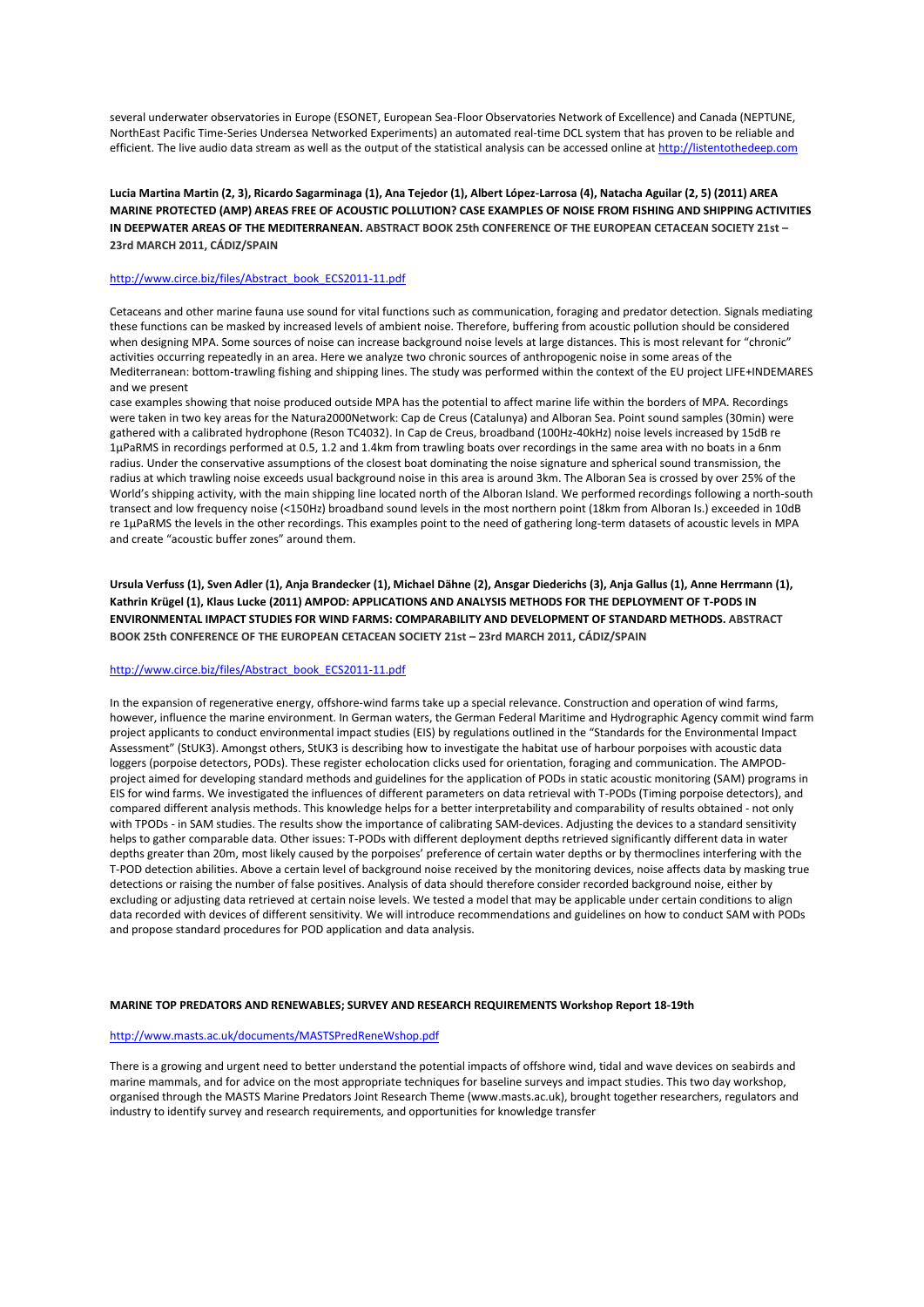### <span id="page-20-0"></span>**2010**

**Cranford TW, Krysl P, Amundin M (2010) A New Acoustic Portal into the Odontocete Ear and Vibrational Analysis of the Tympanoperiotic Complex. PLoS ONE 5(8): e11927. doi:10.1371/journal.pone.0011927**

#### <span id="page-20-1"></span><http://www.plosone.org/article/info%3Adoi%2F10.1371%2Fjournal.pone.0011927>

Global concern over the possible deleterious effects of noise on marine organisms was catalyzed when toothed whales stranded and died in the presence of high intensity sound. The lack of knowledge about mechanisms of hearing in toothed whales prompted our group to study the anatomy and build a finite element model to simulate sound reception in odontocetes. The primary auditory pathway in toothed whales is an evolutionary novelty, compensating for the impedance mismatch experienced by whale ancestors as they moved from hearing in air to hearing in water. The mechanism by which high-frequency vibrations pass from the low density fats of the lower jaw into the dense bones of the auditory apparatus is a key to understanding odontocete hearing. Here we identify a new acoustic portal into the ear complex, the tympanoperiotic complex (TPC) and a plausible mechanism by which sound is transduced into the bony components. We reveal the intact anatomic geometry using CT scanning, and test functional preconceptions using finite element modeling and vibrational analysis. We show that the mandibular fat bodies bifurcate posteriorly, attaching to the TPC in two distinct locations. The smaller branch is an inconspicuous, previously undescribed channel, a cone-shaped fat body that fits into a thin-walled bony funnel just anterior to the sigmoid process of the TPC. The TPC also contains regions of thin translucent bone that define zones of differential flexibility, enabling the TPC to bend in response to sound pressure, thus providing a mechanism for vibrations to pass through the ossicular chain. The techniques used to discover the new acoustic portal in toothed whales, provide a means to decipher auditory filtering, beam formation, impedance matching, and transduction. These tools can also be used to address concerns about the potential deleterious effects of high-intensity sound in a broad spectrum of marine organisms, from whales to fish.

#### **Kot CY, Fujioka E, Hazen LJ, Best BD, Read AJ, et al. (2010) Spatio-Temporal Gap Analysis of OBIS-SEAMAP Project Data: Assessment and Way Forward. PLoS ONE 5(9): e12990. doi:10.1371/journal.pone.0012990**

#### <http://www.plosone.org/article/info%3Adoi%2F10.1371%2Fjournal.pone.0012990>

The OBIS-SEAMAP project has acquired and served high-quality marine mammal, seabird, and sea turtle data to the public since its inception in 2002. As data accumulated, spatial and temporal biases resulted and a comprehensive gap analysis was needed in order to assess coverage to direct data acquisition for the OBIS-SEAMAP project and for taxa researchers should true gaps in knowledge exist. All datasets published on OBIS-SEAMAP up to February 2009 were summarized spatially and temporally. Seabirds comprised the greatest number of records, compared to the other two taxa, and most records were from shipboard surveys, compared to the other three platforms. Many of the point observations and polyline tracklines were located in northern and central Atlantic and the northeastern and central-eastern Pacific. The Southern Hemisphere generally had the lowest representation of data, with the least number of records in the southern Atlantic and western Pacific regions. Temporally, records of observations for all taxa were the lowest in fall although the number of animals sighted was lowest in the winter. Oceanographic coverage of observations varied by platform for each taxa, which showed that using two or more platforms represented habitat ranges better than using only one alone. Accessible and published datasets not already incorporated do exist within spatial and temporal gaps identified. Other related open-source data portals also contain data that fill gaps, emphasizing the importance of dedicated data exchange. Temporal and spatial gaps were mostly a result of data acquisition effort, development of regional partnerships and collaborations, and ease of field data collection. Future directions should include fostering partnerships with researchers in the Southern Hemisphere while targeting datasets containing species with limited representation. These results can facilitate prioritizing datasets needed to be represented and for planning research for true gaps in space and time.

#### **Yovel Y, Au WWL (2010) How Can Dolphins Recognize Fish According to Their Echoes? A Statistical Analysis of Fish Echoes. PLoS ONE 5(11): e14054. doi:10.1371/journal.pone.0014054**

#### <http://www.plosone.org/article/info%3Adoi%2F10.1371%2Fjournal.pone.0014054>

Echo-based object classification is a fundamental task of animals that use a biosonar system. Dolphins and porpoises should be able to rely on echoes to discriminate a predator from a prey or to select a desired prey from an undesired object. Many studies have shown that dolphins and porpoises can discriminate between objects according to their echoes. All of these studies however, used unnatural objects that can be easily characterized in human terminologies (e.g., metallic spheres, disks, cylinders). In this work, we collected real fish echoes from many angles of acquisition using a sonar system that mimics the emission properties of dolphins and porpoises. We then tested two alternative statistical approaches in classifying these echoes. Our results suggest that fish species can be classified according to echoes returning from porpoise- and dolphin-like signals. These results suggest how dolphins and porpoises can classify fish based on their echoes and provide some insight as to which features might enable the classification.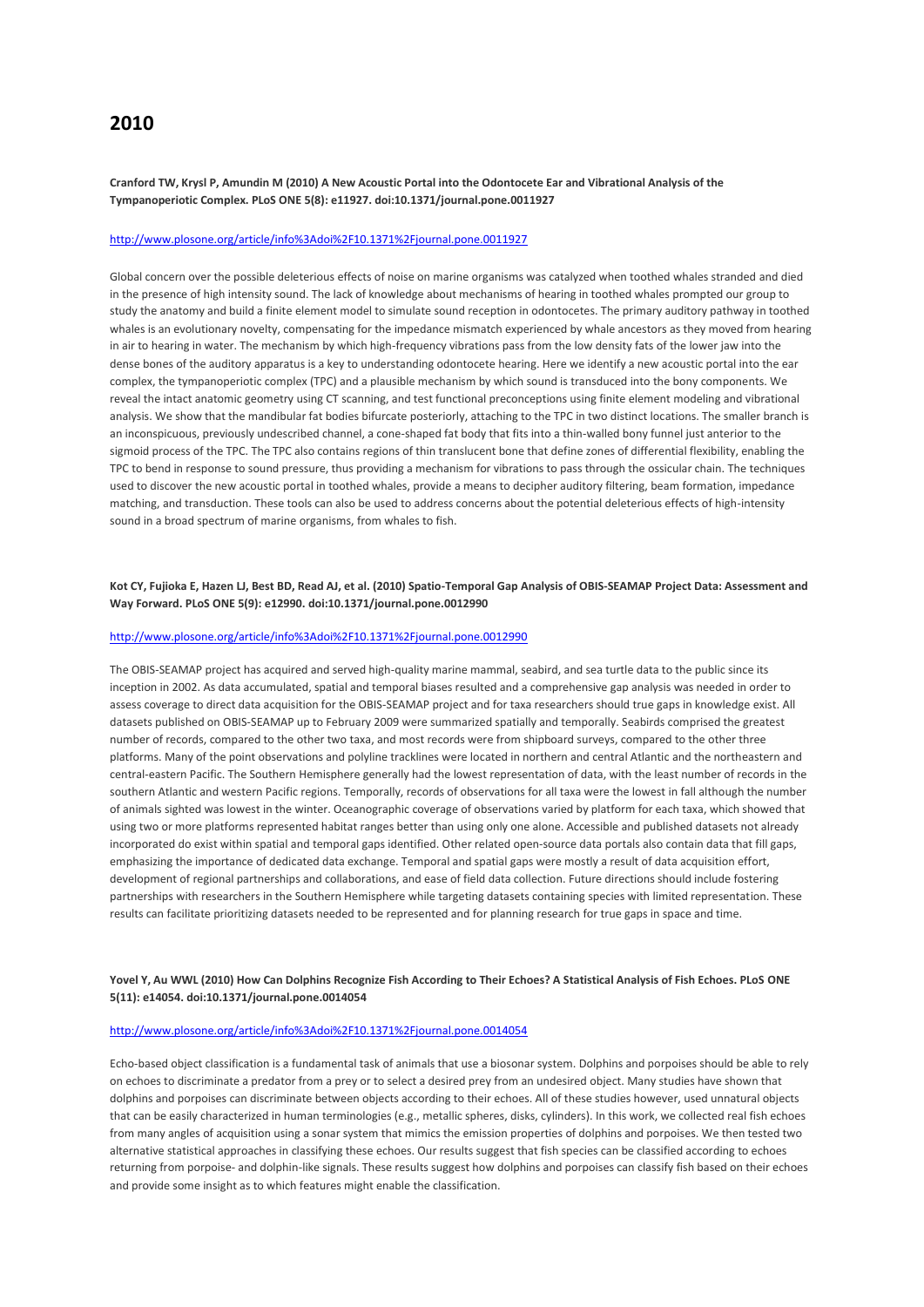**Hans Slabbekoorn, , Niels Bouton, Ilse van Opzeeland, Aukje Coers, Carel ten Cate1 and Arthur N. Popper (2010) A noisy spring: the impact of globally rising underwater sound levels on fish Trends in Ecology & Evolution Volume 25, Issue 7, July 2010, Pages 419-427** 

#### <http://epic.awi.de/Publications/Sla2010a.pdf>

The underwater environment is filled with biotic and abiotic sounds, many of which can be important for the survival and reproduction of fish. Over the last century, human activities in and near the water have increasingly added artificial sounds to this environment. Very loud sounds of relatively short exposure, such as those produced during pile driving, can harm nearby fish. However, more moderate underwater noises of longer duration, such as those produced by vessels, could potentially impact much larger areas, and involve much larger numbers of fish. Here we call attention to the urgent need to study the role of sound in the lives of fish and to develop a better understanding of the ecological impact of anthropogenic noise.

#### <span id="page-21-0"></span>**Barber, Crooks, Fristrup. (2010) The costs of chronic noise exposure for terrestrial organisms. Trends in Ecology and Evolution Volume 25, Issue 3**

#### [www.sciencedirect.com](http://www.sciencedirect.com/)

Growth in transportation networks, resource extraction, motorized recreation and urban development is responsible for chronic noise exposure in most terrestrial areas, including remote wilderness sites. Increased noise levels reduce the distance and area over which acoustic signals can be perceived by animals. Here, we review a broad range of findings that indicate the potential severity of this threat to diverse taxa, and recent studies that document substantial changes in foraging and anti-predator behavior, reproductive success, density and community structure in response to noise. Effective management of protected areas must include noise assessment, and research is needed to further quantify the ecological consequences of chronic noise exposure in terrestrial environments.

**Wade, Whitehead, Weilgart. (2010) Conflict of interest in research on anthropogenic noise and marine mammals: Does funding bias conclusions? Marine Policy 34 320-327.**

#### [www.sciencedirect.com](http://www.sciencedirect.com/)

The U.S. Navy, whose sonars kill marine mammals, provides approximately 50% of the funds for marine mammal research worldwide. We examined six reviews of research on the effects of anthropogenic sound on marine mammals, as well as the primary papers cited in the reviews. These reviews cite references showing noise has no effect on marine mammals at an increasing frequency as their funding moves from a conservation organization to independent to partial U.S. military sources. Primary papers are 2.3 times more likely to be cited in the reviews as concluding no effect of noise if the research was militarily-funded than if not. Thus, conflict of interest may have led to a misrepresentation of the effects of noise on marine mammals in both the primary and secondary literature, and thus misinform public policy decisions.

#### **Hemilae S, Nummela\* S, Reuter T (2010) Anatomy and physics of the exceptional sensitivity of dolphin hearing (Odontoceti: Cetacea). Journal of Comparative Physiology, A 196:165-179**

#### <http://www.springerlink.com/content/b2652797833p3538>

During the past 50years, the high acoustic sensitivity and the echolocation behavior of dolphins and other small odontocetes have been studied thoroughly. However, understanding has been scarce as to how the dolphin cochlea is stimulated by high frequency echoes, and likewise regarding the ear mechanics affecting dolphin audiograms. The characteristic impedance of mammalian soft tissues is similar to that of water, and thus no radical refractions of sound, nor reflections of sound, can be expected at the water/soft tissue interfaces. Consequently, a sound-collecting terrestrial pinna and an outer ear canal serve little purpose in underwater hearing. Additionally, compared to terrestrial mammals whose middle ear performs an impedance match from air to the cochlea, the impedance match performed by the odontocete middle ear needs to be reversed to perform an opposite match from water to the cochlea. In this paper, we discuss anatomical adaptations of dolphins: a lower jaw collecting sound, thus replacing the terrestrial outer ear pinna, and a thin and large tympanic bone plate replacing the tympanic membrane of terrestrial mammals. The paper describes the lower jaw anatomy and hypothetical middle ear mechanisms explaining both the high sensitivity and the converted acoustic impedance match.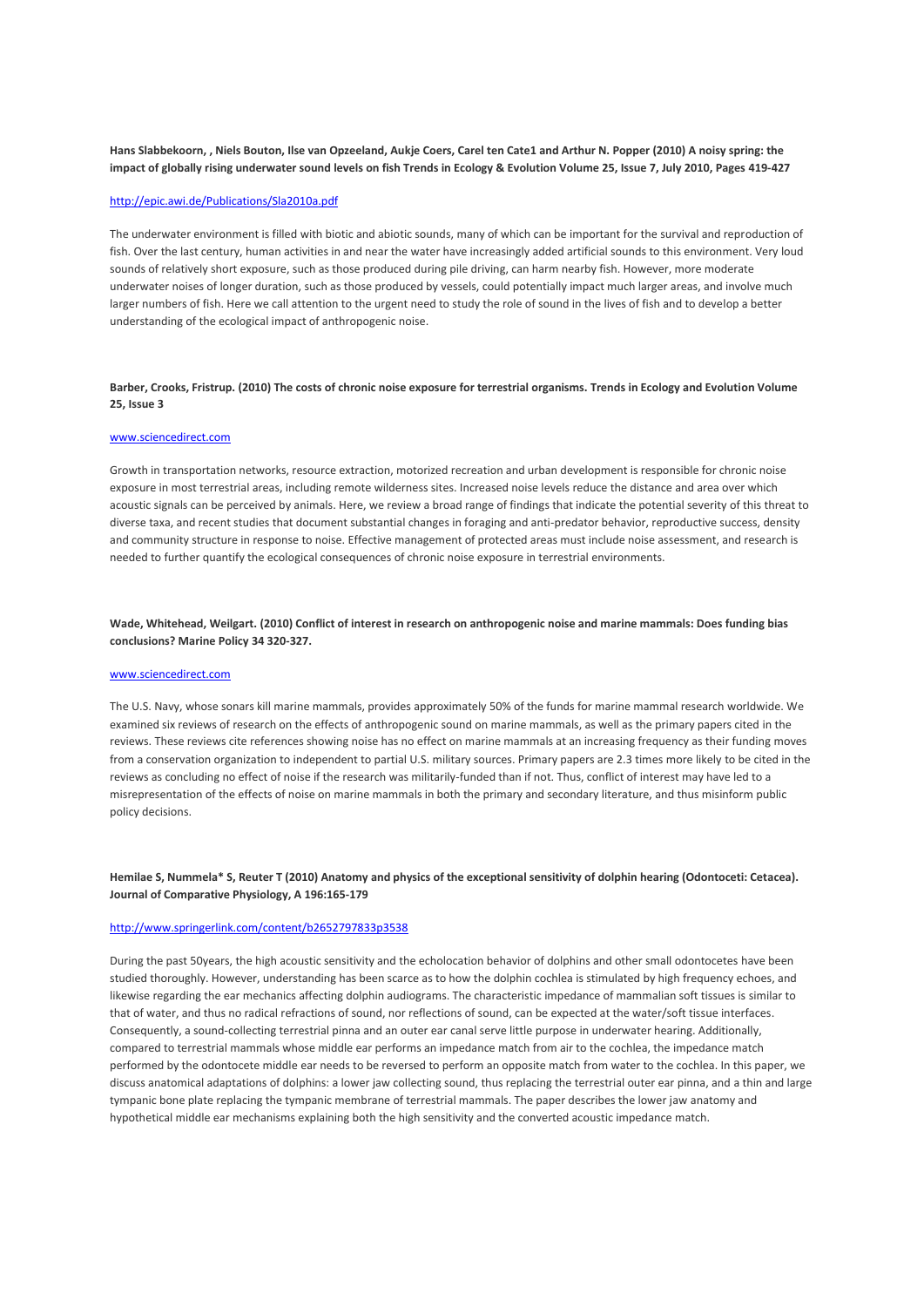## <span id="page-22-0"></span>*III The potential for joint initiatives on noise and disturbance with ACCOBAMS and/or OSPAR:*

### <span id="page-22-1"></span>**ACCOBAMS**

Karsten attended at the SC7 of ACCOBAMS (Monaco, 29-31 March 2011) and discussed possible noise related joint initiatives (please see notes underneath) with Yanis Souami (chair of the ACCOBAMS noise working group). There was a general understanding that it makes absolutely sense to coordinate the work of both groups and to approach the tasks in a corporative manner.

Here is what we discussed so fare:

- 1) Linking the two Noise Working Groups
	- Karsten will contact Gianni Pavan to see whether he agrees to be a "task manager" for seismic surveys (see below)
	- Yanis will contact Michel André to see whether he agrees to be a "task manager" for shipping (see below)
	- Yanis will prepare an overview of the structure foreseen for joint noise work and the tasks assigned
	- Karsten and Yanis will send a joint message to the members of both working groups, informing them about our meeting and the suggested joint actions, to get their endorsement
	- In future, Yanis and Karsten will always coordinate themselves before messages are sent to the groups
- <span id="page-22-2"></span>2) Approach to Parties for information
	- Karsten will adapt the offshore wind farm construction questionnaire used by ASCOBANS for ACCOBAMS purposes (timeframe: 2 weeks from now); ACCOBAMS Secretariat to send out to the focal points
	- Yanis will draft a similar questionnaire for military activities, which will include questions about mitigation measures already taken, planned, as well as data sources/maps used (timeframe: 4 weeks from now); to be sent out by ACCOBAMS and ASCOBANS Secretariats to their respective focal points
	- Focal points will be asked in both questionnaires to provide information on contributors to the report to get an overview of people involved in relevant work
	- Similar questionnaires on seismic surveys and shipping will be done later; Gianni Pavan and Michel André suggested as lead experts
- 3) Approach to other stakeholders for gathering of information on actions taken and available data:
	- Karsten will approach the German navy about the EDA POMM project
	- Yanis will approach the NATO RC
	- Other members of the noise working groups will be asked to approach institutions they have direct contact with, e.g. IWC
- 4) Use of information gathered under 2) and 3)
	- Compile overview of projects related to mapping density of species, data sources, etc.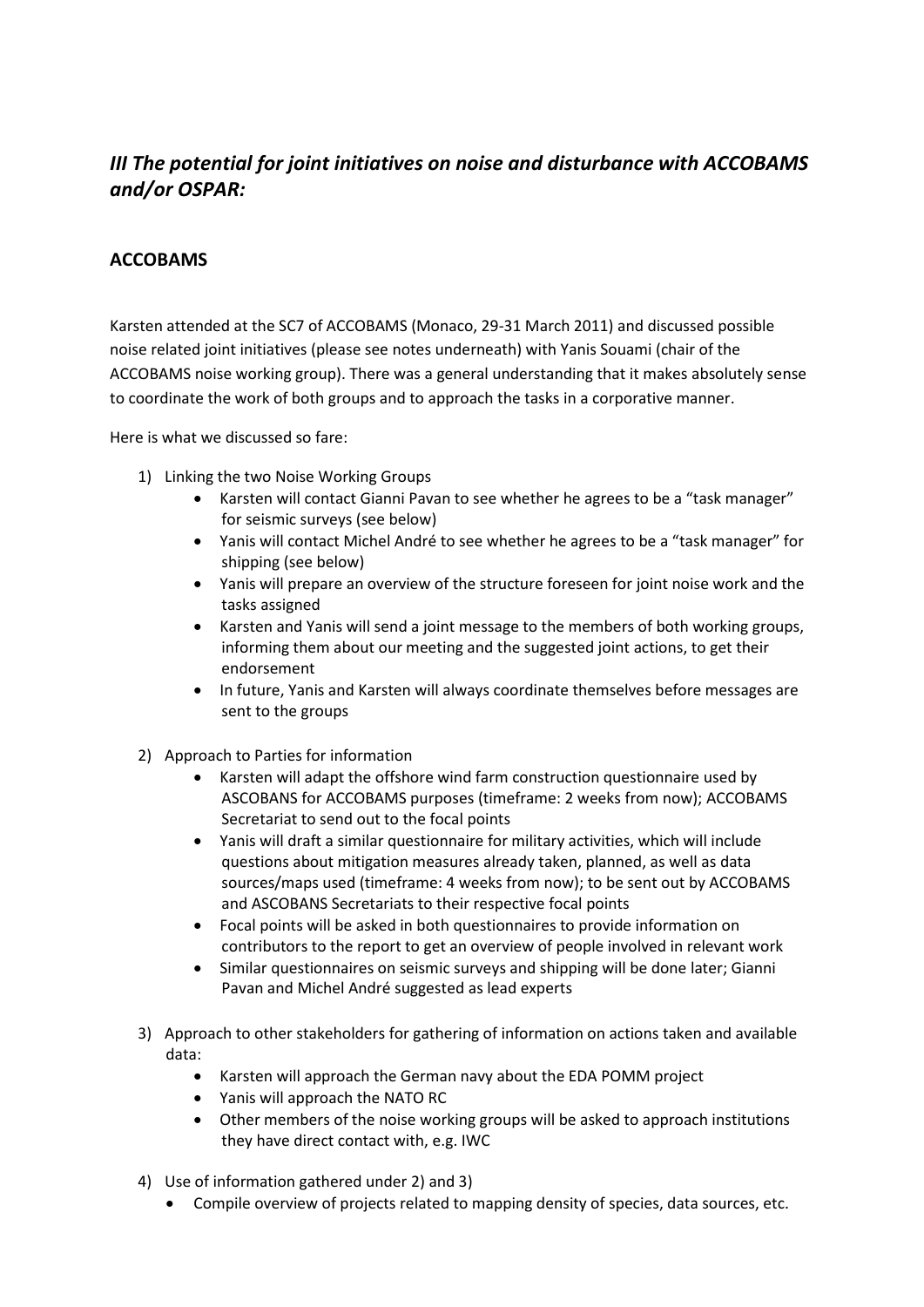- <span id="page-23-0"></span> Drafting of summaries of the noise guidelines for specific stakeholders, which should be applicable for the stakeholders (i.e. avoid unrealistic demands) and science-based; to be done by "task managers" of each topic (renewable energy, military, seismic surveys, shipping) in consultation with stakeholders, then to be sent to joint working group for comments
- 5) Development of pilot projects for testing the implementation of the noise guidelines (e.g. test detection devices and software) and when necessary refinement

### **OSPAR**

Needs to be developed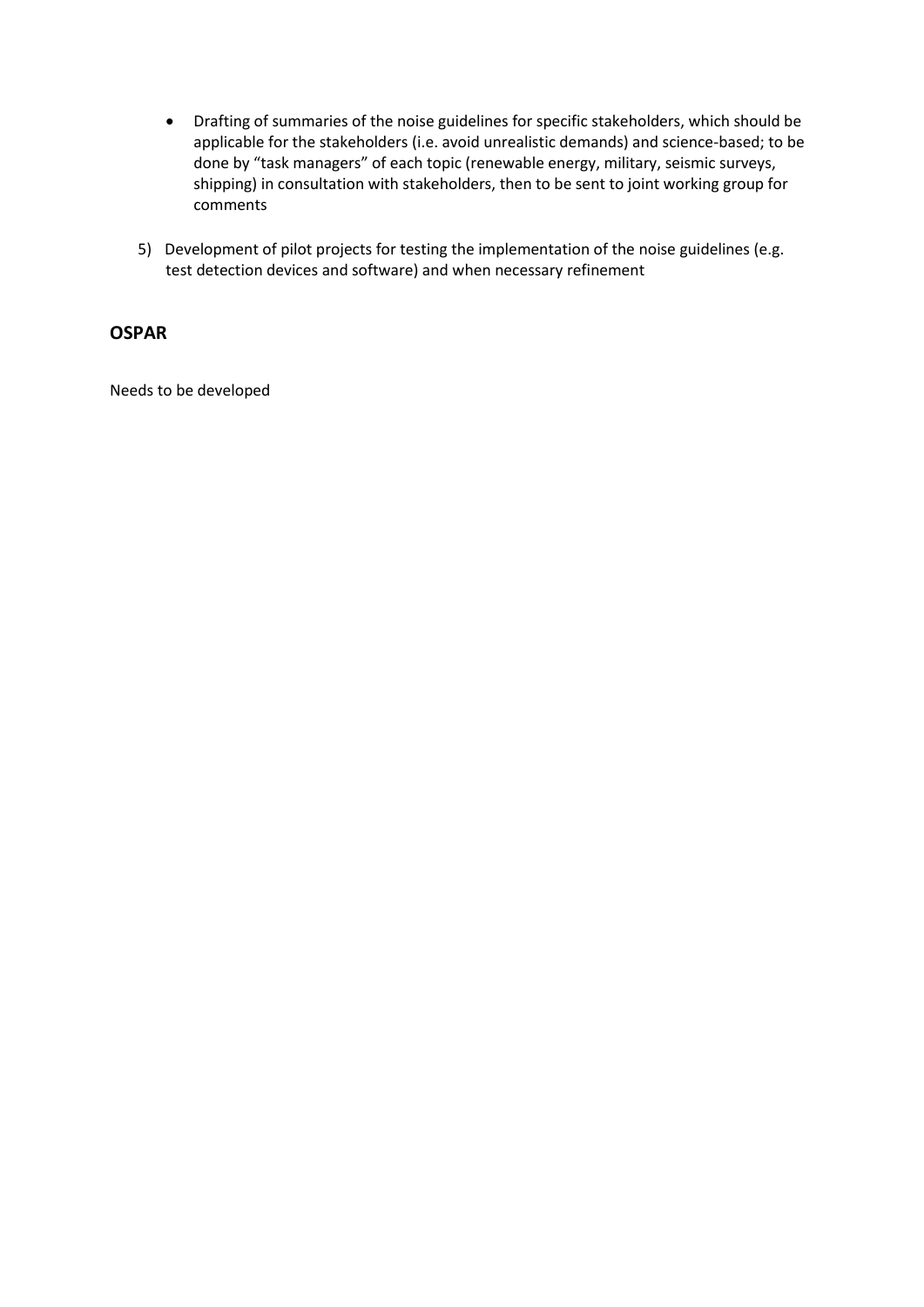## *IV Potential terms of reference for a report (or reports) that might*

**Examine ways in which ASCOBANS can assist Parties in meeting the requirements of the relevant European Directives (i.e. the Marine Strategy Framework Directive and the Habitats Directive) and other bodies that countries have elected to adhere to which are concerned with marine noise;** 

This section depends strongly on the work of the EU technical subgroup noise. This work is still in progress and therefore this section needs to be filled later this year.

However, the SC7 of ACCOBAMS (Monaco, 29-31 March 2011) suggested to create a common ASCOBANS / ACCOBAMS working group on the EU Marine Strategy Framework Directive to work on general aspects of the directive (not limited to noise). This working group will go deeper on this issue to collect more material for the next ACCOBAMS Scientific Committee. The Representative of ASCOBANS Heidrun Frisch welcomed the idea to have a common working group, and informed the Meeting that she will suggest the idea to the next ASCOBANS Advisory Meeting.

### **Provide Parties with information about mitigating technologies and management measures, and their effectiveness and cost.**

Please see OSPAR on page 6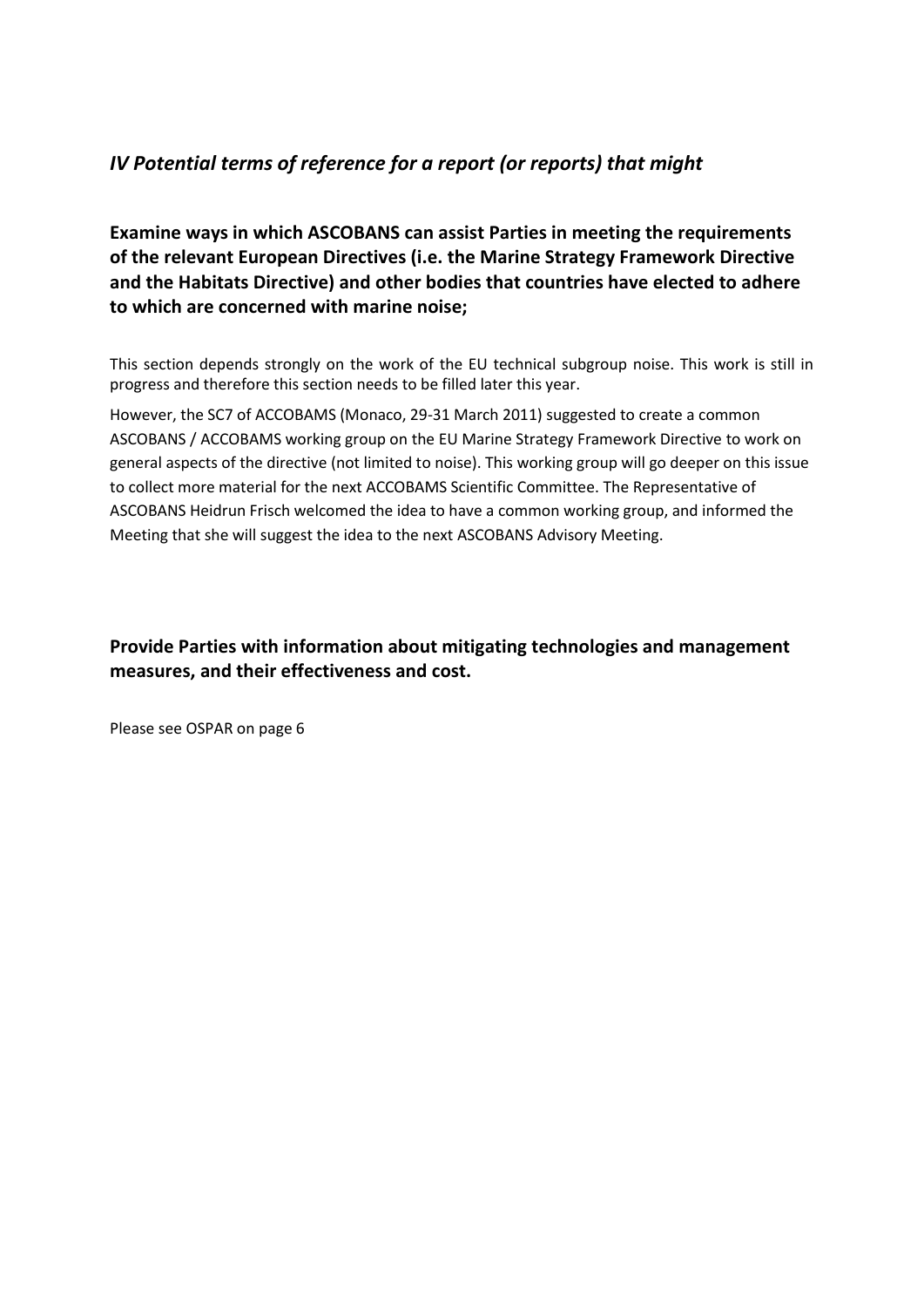## *V The assessment of the implementation by Parties of the different aspects of the Resolution No. 2 on adverse effects of underwater noise on marine mammals during offshore construction activities for renewable energy production, as adopted at the 6th Meeting of the Parties of ASCOBANS.*

(Evaluation was done by Karsten Brensing, supported by some members of the group but not approved by the whole group)

All member states responded to the questionnaire.

Poland mentioned the following:

Please be informed that there are no offshore wind farms (Construction Activities for Renewable Energy Production) on Polish waters. There are some projects, but their legal procedure is not finished so they are not approved. That's why we can not deliver you more detailed answers to questions listed in the questionnaire. According to our law offshore wind farms must have Environmental Impact Assessment in phase of planning. Report of EIA must be verified and also provided to the public opinion for consultation.

The color of the highlights represents the following:

**Green:** positive in the light of conservation

Yellow: possibly meaningless or neutral

Red: response is problematic or even dangerously in light of conservation

It is not always the case that a YES means a positive response. For instance question 1c: Yes means renewables are allowed in MPAs. Compared to a ban of renewables this is a negative answer in the light of conservation and is therefore highlighted in red.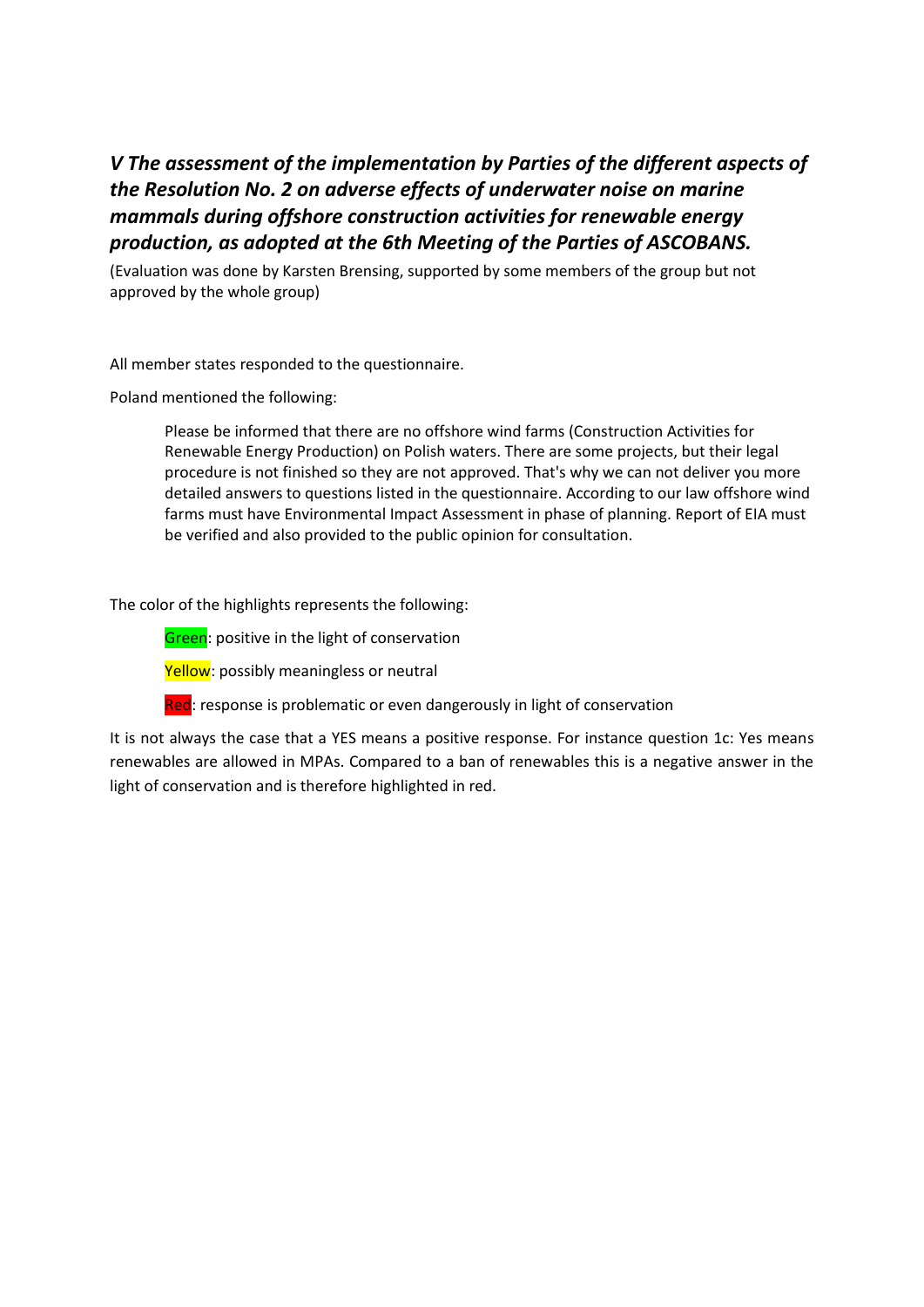### **1) EIA and MPAs**

- a) Is an Environmental Impact Assessment carried out prior to every project on marine renewable energy development, and does it include the construction phase?
- b) Does this EIA contain an environmental assessment of the sitting of the project in which marine mammals are considered?
- c) Are marine renewable energy projects allowed within Marine Protected Areas?

|                    | a   | b         | C                     |
|--------------------|-----|-----------|-----------------------|
| <b>Belgium</b>     | Yes | <b>No</b> | Yes                   |
| <b>Denmark</b>     | Yes | Yes       | Yes                   |
| <b>Finland</b>     | Yes | Yes       | <b>No</b>             |
| <b>France</b>      | Yes | Yes       | Yes <mark>/ No</mark> |
| Germany            | Yes | ???       | <b>No</b>             |
| Lithuania          | Yes | Yes       | Yes                   |
| <b>Netherlands</b> | Yes | Yes       | Yes                   |
| <b>Poland</b>      | Yes | ???       | ???                   |
| Sweden             | Yes | Yes       | Yes                   |
| UK                 | Yes | Yes       | Yes                   |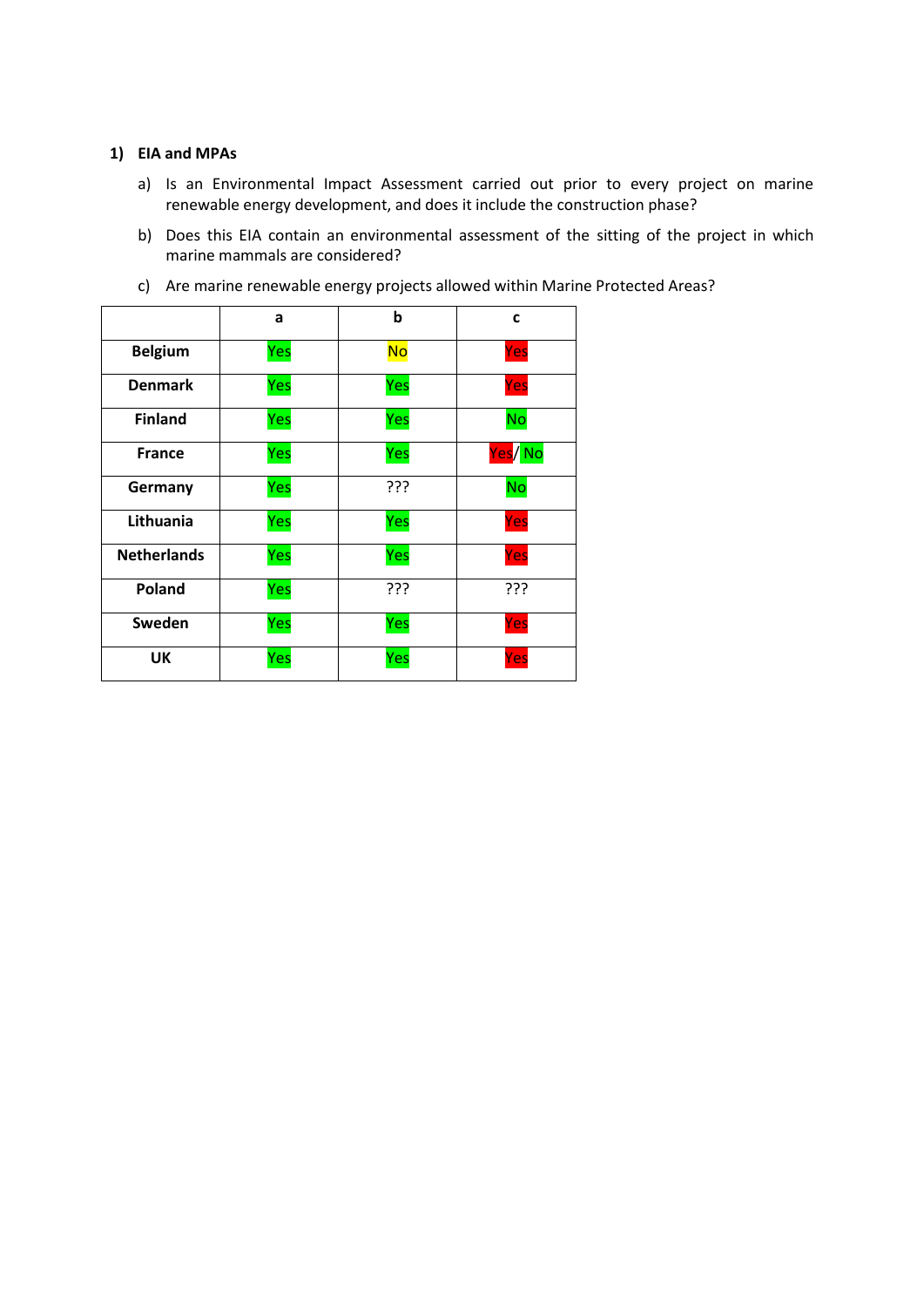### **2) Current measures**

2. *Requests* Parties and Range States that have not yet done so to introduce precautionary guidance on measures and procedures for all activities surrounding the development of renewable energy production in order to minimise risks to populations, and mitigate possible effects to small cetaceans following current best practice;

3. *Recommends* that these guidelines should include where possible and relevant:

(a) Appropriate siting of devices to minimise impacts on small cetaceans;

(b) Measures for avoiding construction activities with high underwater noise source levels during the periods of the year with the highest densities of small cetaceans, and in so doing limiting the number of animals exposed, if potentially significant adverse effects on small cetaceans cannot be avoided by other measures;

(c) Measures for avoiding construction activities with high underwater noise source levels when small cetaceans are present in the vicinity of the construction site;

(d) Measures for alerting small cetaceans to the onset of potentially harmful construction noise; and

(e) Technical measures for reducing the sound emission during construction works, if potentially significant adverse effects on small cetaceans cannot be avoided by other measures.

- a) Are measures taken to avoid construction activities with high underwater noise source levels during the periods of the year with the highest densities of small cetaceans?
- b) Are observers present on pile driving sites, or are they monitored at pile driving sites with passive acoustic devices? Is the pile driving area monitored for cetaceans prior to pile driving? Is pile driving allowed at night or in conditions with bad visibility or bad sighting conditions for cetaceans?
- c) Are measures taken for alerting small cetaceans to the onset of potentially harmful construction noise, and in which way? Is a ramp-up or soft start procedure in place for pile driving activities, and what are the standards or requirements in this procedure?
- d) Have noise limitations for pile driving been set, and which ones (noise limits, distance, etc.)?
- e) Are technical measures taken, considered or tested which reduce sound emission during construction works?

|                    | a               | b         | C                | d               | e                |
|--------------------|-----------------|-----------|------------------|-----------------|------------------|
| <b>Belgium</b>     | ???             | <b>No</b> | Yes              | <b>No</b>       | <b>No</b>        |
| <b>Denmark</b>     | <b>No</b>       | <b>No</b> | ???              | <b>No</b>       | <b>No</b>        |
| <b>Finland</b>     | <b>No</b>       | <b>No</b> | <b>No</b>        | <mark>No</mark> | <b>No</b>        |
| <b>France</b>      | Yes but*        | Yes but*  | Yes but*         | Yes but*        | Yes but*         |
| Germany            | <b>No</b>       | <b>No</b> | <mark>Yes</mark> | Yes             | <mark>Yes</mark> |
| Lithuania          | <mark>No</mark> | <b>No</b> | <b>No</b>        | <mark>No</mark> | <mark>No</mark>  |
| <b>Netherlands</b> | Yes             | 222       | ???              | <b>No</b>       | Yes              |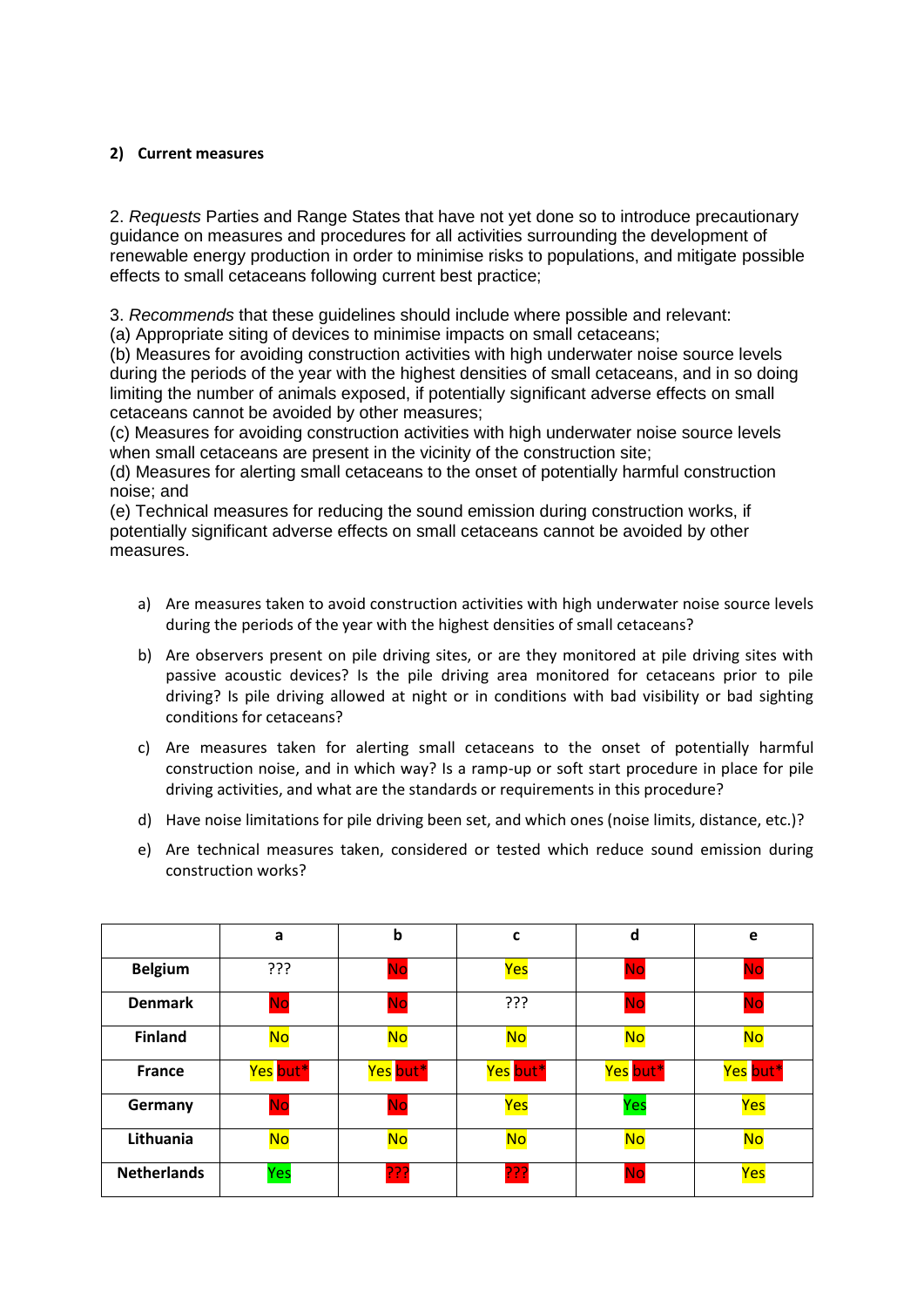<span id="page-28-0"></span>

| Poland | כככ<br>: : : | ววว<br>.   | ??? | ???                     | כככ<br>r r r |
|--------|--------------|------------|-----|-------------------------|--------------|
| Sweden | Yes          | INU        | Yes | <b>NO</b>               | <u>Yes</u>   |
| UK     | VU.          | <b>Yes</b> | Yes | $+ * *$<br><b>es</b> bu | Yes          |

\* This issue is taken into consideration in the ongoing EIA studies.

\*\* The 'mitigation zone' represents the area in which a marine mammal could be exposed to sound that could cause auditory injury.... The radius of the mitigation zone should be no less than 500 metres.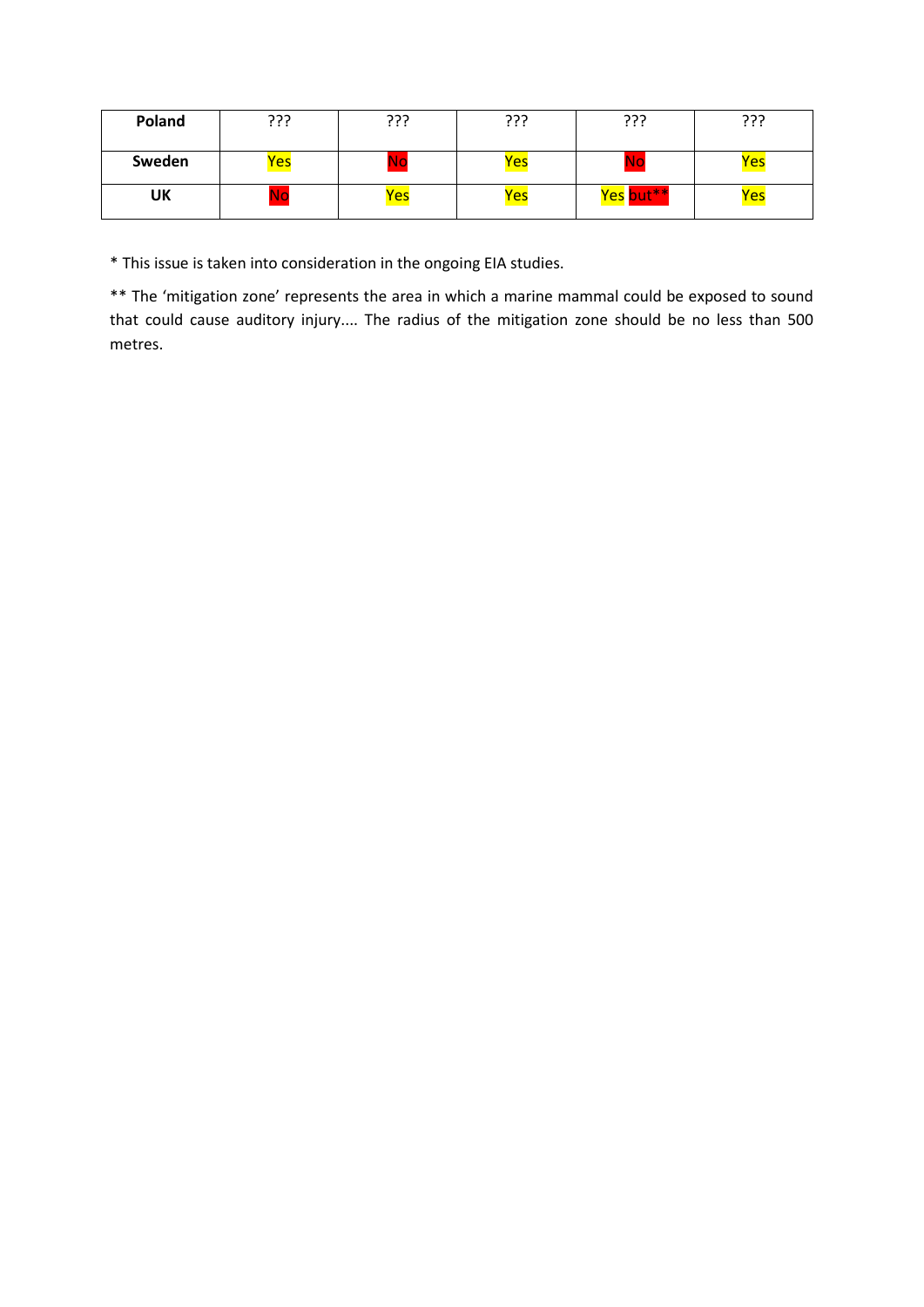### **3) New measures, research, evaluation of measures**

- a) Are, in your country, new mitigation measures, guidelines and technological adaptations developed to minimise any potentially significant adverse effects on small cetaceans due to offshore construction in the framework of marine renewable energy production?
- b) Is your country developing and implementing procedures to assess the effectiveness of any guidelines or management measures introduced?
- c) Does your country continue to conduct research into the effects on small cetaceans of marine renewable energy production, including on physical and behavioural effects, and at the individual and population level?
- d) In which way is information on methods and results (internationally) shared?
- e) In which way are measures reviewed and adapted in view of results of research or changed techniques?

|                    | a         | b         | $\mathbf c$ | $d^*$                                                            | e         |
|--------------------|-----------|-----------|-------------|------------------------------------------------------------------|-----------|
| <b>Belgium</b>     | <b>No</b> | Yes       | Yes         | www.mumm.ac.be                                                   | Yes       |
| <b>Denmark</b>     | Yes       | Yes       | Yes         | web sites of the Energy Agency and/or<br>developer/power company | Yes       |
| <b>Finland</b>     | <b>No</b> | <b>No</b> | <b>No</b>   | <b>No</b>                                                        | <b>No</b> |
| <b>France</b>      | <b>No</b> | Yes       | Yes         | <b>No</b>                                                        | Yes       |
| Germany            | Yes       | Yes       | Yes         | ???                                                              | Yes       |
| Lithuania          | <b>No</b> | <b>No</b> | <b>No</b>   | ???                                                              | ???       |
| <b>Netherlands</b> | Yes       | ???       | Yes         | <b>Online</b>                                                    | ???       |
| Poland             | ???       | ???       | ַרְרְךָ     | ???                                                              | ???       |
| Sweden             | Yes       | Not yet   | Yes         | <b>Nordvind</b>                                                  | <b>No</b> |
| <b>UK</b>          | Yes       | Yes       | Yes         | web, reports, seminars                                           | Yes       |

\*ICES recommendation 2010<sup>4</sup>: The risks and potential impacts of many offshore developments are similar. It is obviously inefficient that EIAs are carried out entirely independent from each other because this will result in the duplication of effort and repetition of the same mistakes.

With regard to wind farm developments, establishment of means for efficient dissemination of results of common interest and means of making previous EIA reports and previously collected baseline data available for subsequent studies and assessments.

**.** 

<sup>&</sup>lt;sup>4</sup> [http://www.ices.dk/reports/ACOM/2010/WGMME/wgmme\\_final\\_2010.pdf](http://www.ices.dk/reports/ACOM/2010/WGMME/wgmme_final_2010.pdf)